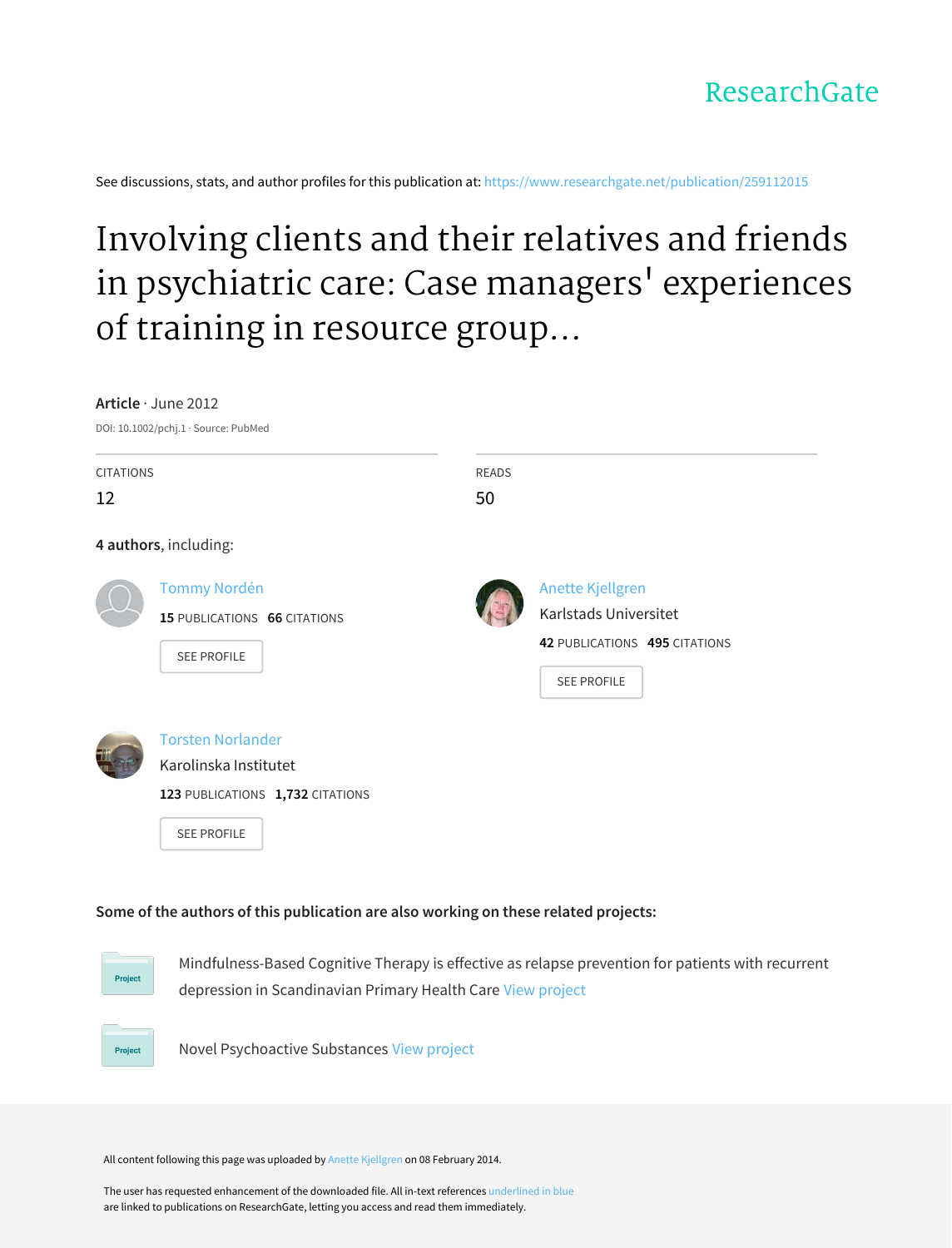



*PsyCh Journal* **1** (2012): 15–27 doi: 10.1002/pchj.1

# **Involving clients and their relatives and friends in psychiatric care: Case managers' experiences of training in resource group assertive community treatment**

Tommy Nordén,<sup>1,2</sup> Anders Eriksson,<sup>2</sup> Anette Kjellgren,<sup>2</sup> and Torsten Norlander<sup>2</sup>

 $1$  Evidens Research and Development Center, Göteborg, Sweden,  $2$  Department of Psychology, Karlstad University, Karlstad, Sweden

Abstract: The purpose of this project was to do a qualitative study of an integrated and flexible ACT model, the Resource Group Assertive Community Treatment (RACT), as seen from the perspective of case managers in training. The resource group normally consists of the client, the case manager and other available personnel in the medical and support areas, as well as family members. Nineteen theses were randomly chosen from a set of 80 theses written by a group of Swedish trainee case managers. The exams were conducted as case studies and concerned 19 clients with psychotic problems, 11 men and 8 women. "The Empirical Phenomenological Psychological Method" was used in the analysis, which generated five overarching themes: (a) the RACT program; (b) the resource group; (c) the empowerment of the client; (d) progress in treatment; and (e) the case manager. These together constituted a "therapeutic circle," in which methods and tools used within the RACT made it possible for the resource group to empower the clients who, as a result, experienced progress with treatment, during which the case manager was the unifying and connecting link.

**Keywords:** ACT, case manager, optimal treatment, RACT, resource group.

**Correspondence:** Prof Torsten Norlander, Department of Psychology, Karlstad University, SE-651 88 Karlstad, Sweden. Email: torsten.norlander@kau.se

Received 30 October 2011. Accepted 29 January 2012.

Assertive Community Treatment (ACT) is a communitybased treatment and rehabilitation program developed during the 1970s and 1980s that was intended primarily for individuals with long-term illness, who, as a group, were large-scale consumers of the resources available within psychiatric in-patient care (Stein, 1990; Stein & Santos, 1998; Test & Stein, 1978). An ACT team is a multidisciplinary team that works with intensive clinical case management focused first and foremost on treatment. The treatment is carried out in the patient's own immediate surroundings rather than at a clinic or other health-care setting. There are at present a number of different ACT models and new experience and research results are

Re-use of this article is permitted in accordance with the Terms and Conditions set out at http://wileyonlinelibrary.com/ onlineopen#OnlineOpen\_Terms

reported constantly, all leading to further development (van Veldhuizen, 2007). The original variant that was dominant in the USA during the 1970s and 1980s was carried out by a purely psychiatric health-care team, in which all members of the team were capable of working with all of the clients and where all team members could have a case management function (Lewin Group, 2000). In any such team there was at least one full-time psychiatrist, two fulltime nurses, and also staff with specialized knowledge of substance abuse and/or with experience with work rehabilitation. A total of 10–12 professional team members together had responsibility for approximately 100 clients. This primary variant of ACT is referred to here as the orthodox ACT model, as distinct from the more modern integrative ACT models.

The orthodox models, as used in the USA, were able to produce satisfactory evidence-based interventions (Bond,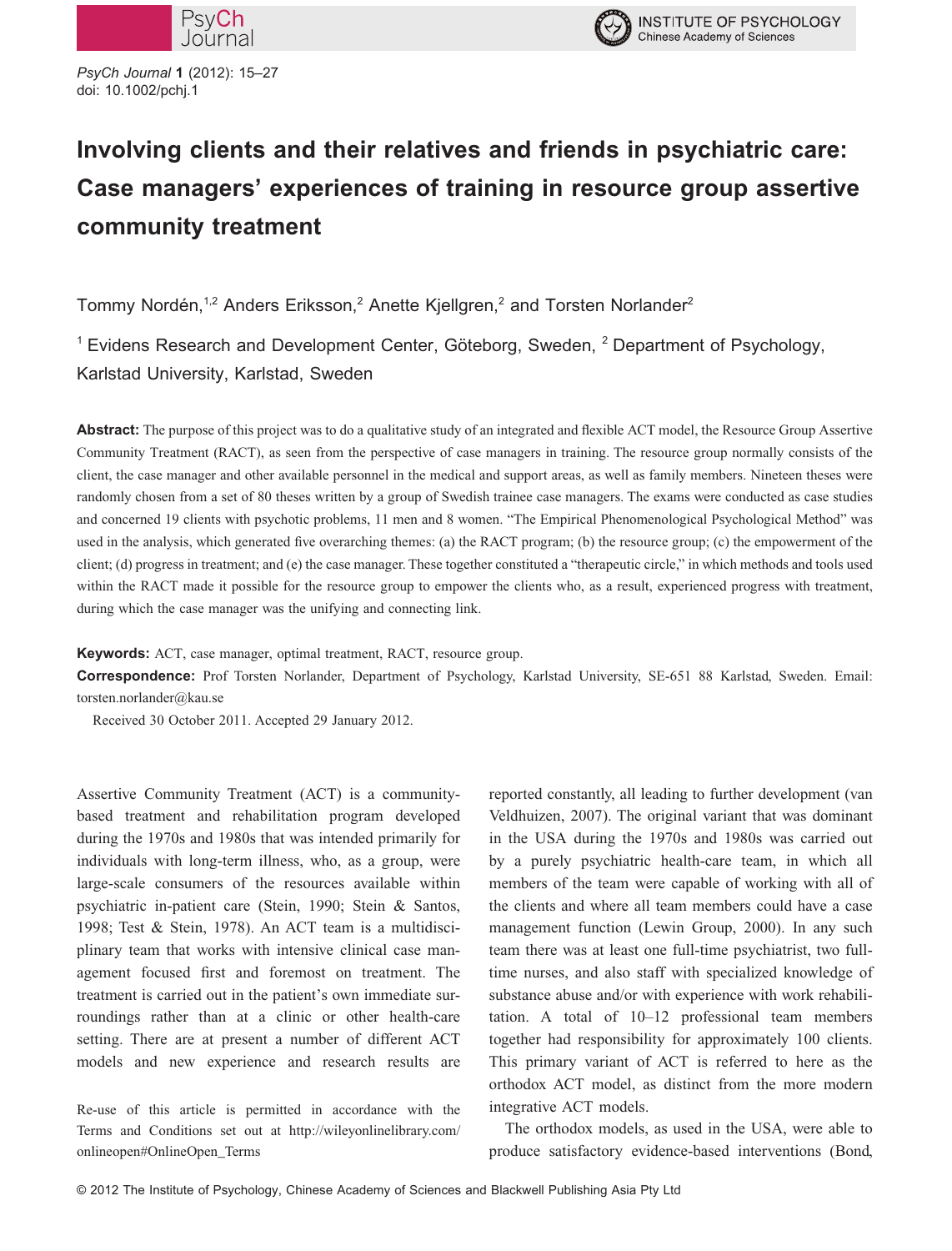Drake, Muesser, & Latimer, 2001), but further discussion of the effectiveness of these models is needed. The orthodox ACT models have been only slightly modified during the past 30 years (Bond & Drake, 2007) even though the health-care system and many different social factors have changed dramatically. Comparative studies of ACT in Western Europe do not report results comparable with the good results from the USA (e.g. Burns, Fioritti, Holloway, Malm, & Rössler, 2001; Fiander, Burns, McHugo, & Drake, 2003). These differences might be a result of the differences between the standard care given to the control groups in Europe and those in the USA. In Western Europe standard care is based on the social-psychiatric paradigm, in contrast with the care given in the USA, where standard care may be associated with longer admissions (Bak et al., 2007). This has resulted in the development of ACT with so-called Assertive Outreach in the UK, which provides both treatment and social support through the cooperative efforts of personnel from psychiatry and social services (Malm, 2002). It is difficult to adapt the orthodox models requiring large teams operating 24 hr per day to rural settings where problems arise in providing continuity and where long travel distances are common (Burns et al., 2001). Along with the fact that there is a steady increase in knowledge about efforts involving early intervention in connection with psychological disorders (Killackey & Jackson, 2007) reconceptualizing the target population for ACT is becoming ever more important, as Bond and Drake (2007) observe. Perhaps the service no longer should be aimed only at the most severely mentally ill clients, but might also be more flexibly used for a broader range of clients.

The integrative ACT models are characterized by greater flexibility and closer proximity to the clients (Malm, 2002). More recent research (e.g. Thornicroft & Tansella, 2009) emphasizes the importance of personal contact with a specially qualified case manager and a relationship in which the concept of "shared decision making" is central. The goal of shared decision making is to formalize the participation of the clients in contributing to their own care. An example of a modern integrative ACT model is one developed in Holland, known as Function-ACT (or FACT; van Veldhuizen, 2007). In this version of ACT (also called "Flexible" ACT), the team takes care of both those clients who have intense needs for treatment and also those whose needs for treatment are less intense (Bak et al., 2007) and every client has an individual case manager. Continuity

during treatment is ensured by making it possible for clients who have previously had serious problems to continue to remain in treatment during periods when they are feeling better and don't need as intensive care. Inasmuch as clients find themselves in different psychological states with respect to the need for interventions, the case loads for case managers are distinctly higher than the case load of approximately 10 that constitutes the normal load within orthodox ACT. Case-loads of approximately 15–25 clients per case manager are the normal within FACT. Assertive outreach is put into practice when case workers make both announced and unannounced visits to the homes of clients and where these case workers strive to teach the clients effective coping strategies that are adapted to the special needs and health status of the clients. Intensive treatment and support at an ACT level is provided due to the high risk of admission because of early signs of relapse. Symptomatic remission criteria have been developed for schizophrenia (Harvey et al., 2009; Helldin, Kane, Hjärthag, & Norlander, 2009) and research results indicate (Bak et al., 2007) that severely mentally ill clients who are treated according to FACT move more quickly towards remission than clients who are treated by following the standard care treatment approach.

Even if FACT is more flexible than orthodox ACT in many ways and is better adapted to the needs of the client, it is the tradition that originated in the work of the New Zealander Ian Falloon (1999) that has most radically taken hold in the field of shared decision making and the empowerment of clients. The idea was that care givers would collect knowledge about the best evidence-based methods that are used within psychiatry and apply these in the treatment system, "Optimal Treatment" (Malm & Lindgren, 2002). The evidence based treatment strategies used in Optimal Treatment [\(Falloon et al., 2004\)](https://www.researchgate.net/publication/7148290_Implementation_of_evidence-based_treatment_for_schizophrenic_disorders_two-year_outcome_of_an_international_field_trial_of_optimal_treatment?el=1_x_8&enrichId=rgreq-39aa488b7090d755fdf82efde278971b-XXX&enrichSource=Y292ZXJQYWdlOzI1OTExMjAxNTtBUzo5NzU5Nzc0NjMxOTM3N0AxNDAwMjgwNTI0NDkx) are numerous: (a) Minimally effective antipsychotic drug strategies targeted at changing symptom profiles; (b) education of clients and informal care givers using stress management strategies; (c) assertive case management; (d) goal-oriented social and occupational skills training and supported employment; and (e) specific pharmacological and/or psychological strategies for residual or emerging symptoms. The method was developed through an international research project called the Optimal Treatment Project [\(Falloon, 1999\),](https://www.researchgate.net/publication/12965625_Optimal_treatment_for_psychosis_in_an_International_Multisite_Demonstration_Project?el=1_x_8&enrichId=rgreq-39aa488b7090d755fdf82efde278971b-XXX&enrichSource=Y292ZXJQYWdlOzI1OTExMjAxNTtBUzo5NzU5Nzc0NjMxOTM3N0AxNDAwMjgwNTI0NDkx) which is an ongoing project begun in 1994. The treatment program as a whole has been scientifically researched and field-tested in a number of countries, each of which has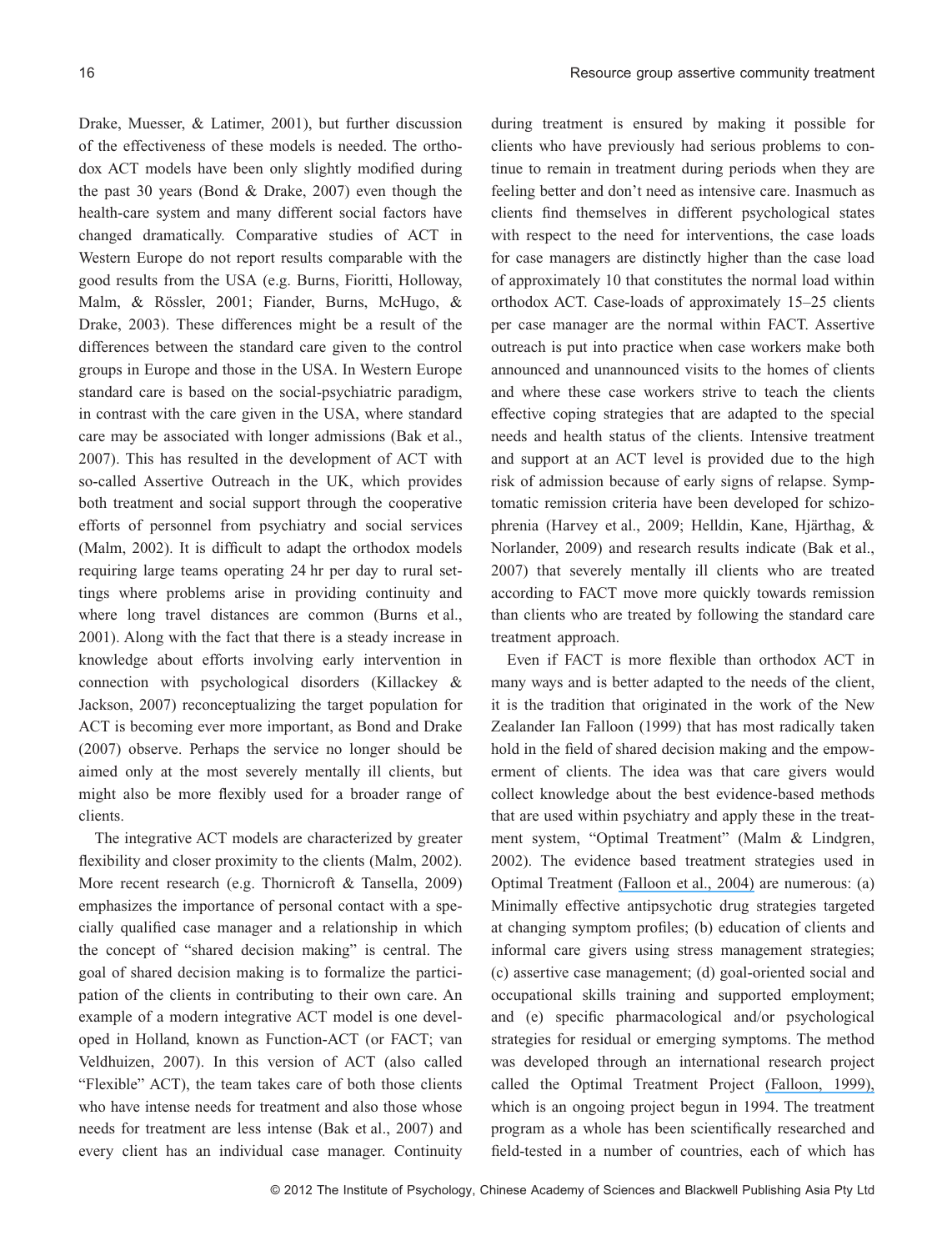its own particular system for providing health care and welfare support (e.g. Lurigio, Fallon, & Dincin, 2000; Malm, Ivarsson, Allebeck, & Falloon, 2003; Mastroeni et al., 2005; Mizuno et al., 2005). The Optimal Treatment model is built around the basic theme that the subjects themselves set the goals for their treatment and have a decisive impact on how the treatment is to be designed (Nordén, Ivarsson, Malm, & Norlander, 2011). This model has been given a number of different names in addition to Optimal Treatment, among them Integrated Care, Integrated Psychiatry, Integrated Mental Health Care, but since the model continues to be developed with ever greater emphasis on the central position of the client through the participation of a so-called resource group, we choose from now on to call the model the "Resource group ACT" or RACT.

RACT is distinctive in that the ACT team consists not only of professionals, but also of the client and his/her significant others. The philosophical position is that if all activity is to originate in the needs and wishes of the client then the client cannot be excluded, as was the case with the orthodox ACT team. To do so would be to preserve the older pattern in which caregivers within psychiatry and social services go over the heads of the clients to make the decisions, thus preserving the belief that the care giver knows better than the client what the needs of the client are. By the early 2000s, the new form of the ACT team had come to be called the Resource Group (Malm, 2002). The existence of the Resource Group, that is the RACT team, is not opposed to professional team meetings or conferences in order to discuss interventions for the most seriously ill patients, nor is the team opposed to case managers having a supporting network among themselves. However, even if such meetings can take place, the ultimate goal is to then see to it that all interventions take place as soon as possible in the form of assertive outreach service by the RACT team and in close and respectful cooperation with the client. The Resource Group probably has special importance in the Swedish version of RACT because responsibility for Swedish psychiatric care is shared by two government units, one the regional County Council (*Landstinget*) with responsibility for administering health care, the other the local municipal government (*Kommun*) with responsibility for administering social care and interventions (Sjöstedt, 2007). As a consequence there is a significant risk that the client will, so to speak, fall between two chairs, that is between the two government agencies that share responsibility. Through the auspices of the RACT team, personnel

Probation Administration (*Kriminalvårdstyrelsen*), may be added to the Resource Group when their competence is needed. During a 3-year period, 80 people took part (18 men and 62 women) in a nationwide training program in Resource group ACT (RACT) at five different locations in Sweden. The participants were primarily nurses and social workers employed in social welfare care or psychiatry who would for the first time have access to further training in case management (CM) and modern integrative Assertive Community Treatment. During the final year, each was given the opportunity to work with a client while employing the RACT program under the guidance of a supervisor familiar with the integrated care approach. As their final assignment they were required to complete a case study of a client whom they had treated with the help

from these two agencies should be able to communicate with each other more easily. An additional advantage provided by the RACT team's flexibility, as compared with the traditional ACT team, is that a variety of specialists, such as personnel from the Swedish National Employment Agency (*Arbetsförmedling*) and the Swedish National Prison and

The aim of the current investigation was to qualitatively study the Resource group Assertive Community Treatment (RACT) from the perspective of the trainee case managers in order to expand our knowledge of these individuals' views on RACT after 3 years of training in the use of the method.

of RACT.

#### **Method**

# **Participating case managers and clients in the training program**

On the basis of the case studies that the case managers (CM) had prepared as the final exam, it became possible to summarize some quantitative findings concerning the clients. It became clear that, of the 80 clients described (39 men and 41 women) approximately 65% had diagnoses that lay within the psychotic spectrum while the other clients were found to display the whole range of typical psychiatric diagnoses, such as delusional syndrome, addiction syndrome, depression, panic disorder, anxiety disorders, obsessive-compulsive disorder, behavioral disorders, personality disorders, and attention disorders. In addition, it became evident that 69% were single and 22% were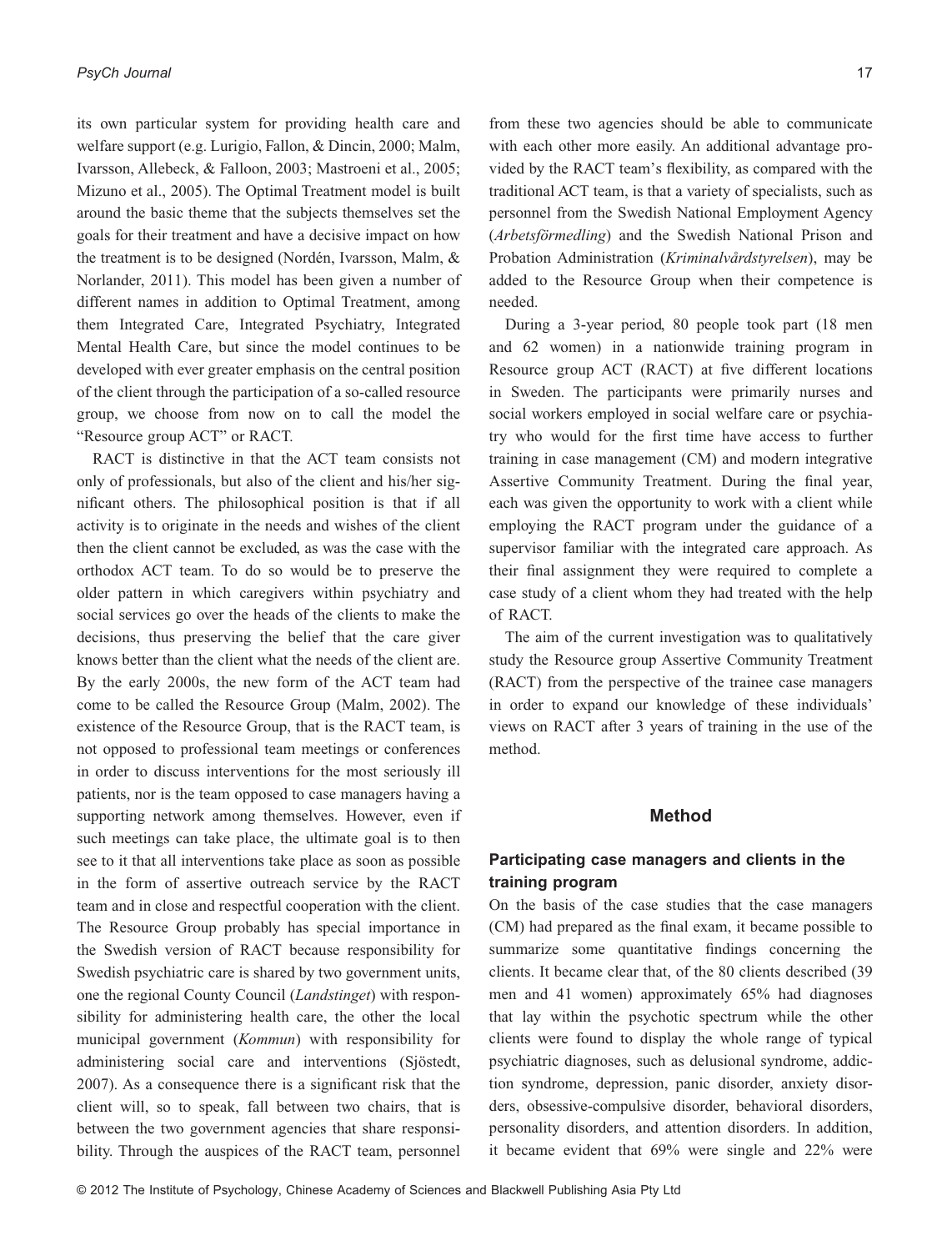divorced. The mean age of the participants was 40.28 years  $(SD = 11.89$  years). Most of them were unemployed or were receiving compensation while on sick leave; only 4% had a full-time job, but 77% had their own apartment. Except for the CM and the physician the client got to personally choose who was to be part of the RACT team. In all of the 80 Resource Groups, the clients had nominated professionals in whom they had particular confidence and, in most of the resource groups (73.8%) even relatives were included. On average the Resource Group had five meetings over the year, during which the CM-in-training worked together with his or her client. In addition to these meetings, the CM and the client were in close and repeated contact with each other. In the RACT method, the clients are supposed to formulate the goals they wish to reach on their way to reaching a state of better psychological well-being. In connection with the final phase of the training program, the trainee CMs wrote their final exams in the form of case studies in which they described the activity over the preceding years. An overall review showed that two of the 80 participants had become worse and for 12 there apparently was no change, but 45 (56.3%) clients were judged to have shown some kind of improvement and 21 (26.3%) to have shown "major improvement." In the evaluation of the importance of the Resource Group in achieving progress it was found (using Pearson's *r*) that the greater the number of Resource Group meetings, the greater the progress for the client  $(r = 0.48,$  $p = .018$ ).

# **Ethical considerations**

All of the 80 clients received information orally and in writing about the conditions for participation in the training project. It was explained that each CM-in-training would submit a final paper in which a case study would be presented. Each paper would be published and discussed in a seminar. The clients were informed that these papers would be designed so that the client's anonymity would be maintained. In addition, each client was informed of his or her right to break off participation in the training project at any time without needing to give a reason. A contract was drawn up and was signed by both the client and the trainee CM. Given these conditions, the Swedish rules on ethics allow those responsible for a training program to compile student reports to create an article as a contribution to the evaluation and follow up of such a program.

#### **Participants in the qualitative study**

From the total of 80 case studies, we randomly selected 20 project reports on clients who suffered from psychosis. The reason for selecting those with a diagnosis of psychosis as a study group was that this group is a large group in need of care and coordinated support, and it is also a group that is easily distinguished from the total population so that it is easier to work with them and isolate the results. One of the case studies was excluded because it became apparent on close examination that this client did not suffer from a problem related to psychosis. The 19 case studies of clients with psychosis that were included pertained to 11 men and 8 women.

#### **Processing the data**

The Empirical Phenomenological Psychological Method (EPP method) devised by Gunnar Karlsson (1995) was used in processing the data. The method consists of several different steps and within these steps the text is to be subdivided into small content-bearing units referred to as "meaning units" (MU). This procedure followed no grammatical rules. Instead, the subdivision was made where the content and meaning of the text changed. In order to make an analysis of the MUs possible when they were to be dealt with outside the original context, each MU was transformed so that the psychological and contextual implications were stressed. The analysis yielded 1,076 transformed MUs that in turn generated 39 categories. Each category illustrated a special perspective of the phenomena studied, and each category was described in a synopsis. To control for the reliability of the results of the study, the Norlander Credibility Test (NCT), designed for phenomenological analysis, was used ([Åsenlöf, Olsson, Bood, & Norlander, 2007;](https://www.researchgate.net/publication/240302679_Case_Studies_on_Fibromyalgia_and_Burn-Out_Depression_Using_Psychotherapy_in_Combination_with_Flotation-Rest_Personality_Development_and_Increased_Well-Being?el=1_x_8&enrichId=rgreq-39aa488b7090d755fdf82efde278971b-XXX&enrichSource=Y292ZXJQYWdlOzI1OTExMjAxNTtBUzo5NzU5Nzc0NjMxOTM3N0AxNDAwMjgwNTI0NDkx) Bergman & Norlander, 2005; [Edebol, Bood, & Norlander, 2008;](https://www.researchgate.net/publication/5498508_Chronic_Whiplash-Associated_Disorders_and_Their_Treatment_Using_Flotation-REST_Restricted_Environmental_Stimulation_Technique?el=1_x_8&enrichId=rgreq-39aa488b7090d755fdf82efde278971b-XXX&enrichSource=Y292ZXJQYWdlOzI1OTExMjAxNTtBUzo5NzU5Nzc0NjMxOTM3N0AxNDAwMjgwNTI0NDkx) [Janson, Archer, & Norlander, 2005;](https://www.researchgate.net/publication/254797688_Achievement_of_Timing_at_the_Highest_Competitive_Level_The_Necessity_of_a_) [Niklasson, Niklasson,](https://www.researchgate.net/publication/233504449_Sensorimotor_therapy_Physical_and_psychological_regressions_contribute_to_an_improved_kinesthetic_and_vestibular_capacity_in_children_and_adolescents_with_motor_difficulties_and_concentration_problems?el=1_x_8&enrichId=rgreq-39aa488b7090d755fdf82efde278971b-XXX&enrichSource=Y292ZXJQYWdlOzI1OTExMjAxNTtBUzo5NzU5Nzc0NjMxOTM3N0AxNDAwMjgwNTI0NDkx) [& Norlander, 2010](https://www.researchgate.net/publication/233504449_Sensorimotor_therapy_Physical_and_psychological_regressions_contribute_to_an_improved_kinesthetic_and_vestibular_capacity_in_children_and_adolescents_with_motor_difficulties_and_concentration_problems?el=1_x_8&enrichId=rgreq-39aa488b7090d755fdf82efde278971b-XXX&enrichSource=Y292ZXJQYWdlOzI1OTExMjAxNTtBUzo5NzU5Nzc0NjMxOTM3N0AxNDAwMjgwNTI0NDkx)). Ten synopses were randomly chosen and then five transformed MUs were randomly chosen from each of the 10 categories. Two assessors then had the task of independently assigning the 50 transformed MUs to the synopses that they believed to be most satisfactory. The assessors' average result was 80%, which is in line with previously published results ([Åsenlöf et al., 2007;](https://www.researchgate.net/publication/240302679_Case_Studies_on_Fibromyalgia_and_Burn-Out_Depression_Using_Psychotherapy_in_Combination_with_Flotation-Rest_Personality_Development_and_Increased_Well-Being?el=1_x_8&enrichId=rgreq-39aa488b7090d755fdf82efde278971b-XXX&enrichSource=Y292ZXJQYWdlOzI1OTExMjAxNTtBUzo5NzU5Nzc0NjMxOTM3N0AxNDAwMjgwNTI0NDkx) Bergman & Norlander, 2005; [Edebol et al., 2008;](https://www.researchgate.net/publication/5498508_Chronic_Whiplash-Associated_Disorders_and_Their_Treatment_Using_Flotation-REST_Restricted_Environmental_Stimulation_Technique?el=1_x_8&enrichId=rgreq-39aa488b7090d755fdf82efde278971b-XXX&enrichSource=Y292ZXJQYWdlOzI1OTExMjAxNTtBUzo5NzU5Nzc0NjMxOTM3N0AxNDAwMjgwNTI0NDkx) [Janson et al., 2005;](https://www.researchgate.net/publication/254797688_Achievement_of_Timing_at_the_Highest_Competitive_Level_The_Necessity_of_a_) [Niklasson et al., 2010](https://www.researchgate.net/publication/233504449_Sensorimotor_therapy_Physical_and_psychological_regressions_contribute_to_an_improved_kinesthetic_and_vestibular_capacity_in_children_and_adolescents_with_motor_difficulties_and_concentration_problems?el=1_x_8&enrichId=rgreq-39aa488b7090d755fdf82efde278971b-XXX&enrichSource=Y292ZXJQYWdlOzI1OTExMjAxNTtBUzo5NzU5Nzc0NjMxOTM3N0AxNDAwMjgwNTI0NDkx)). Finally, the 39 categories were easily related and subordinated into seven all-embracing categories, so called index categories. Where examples of MUs are given in this text, it is the original raw MUs that are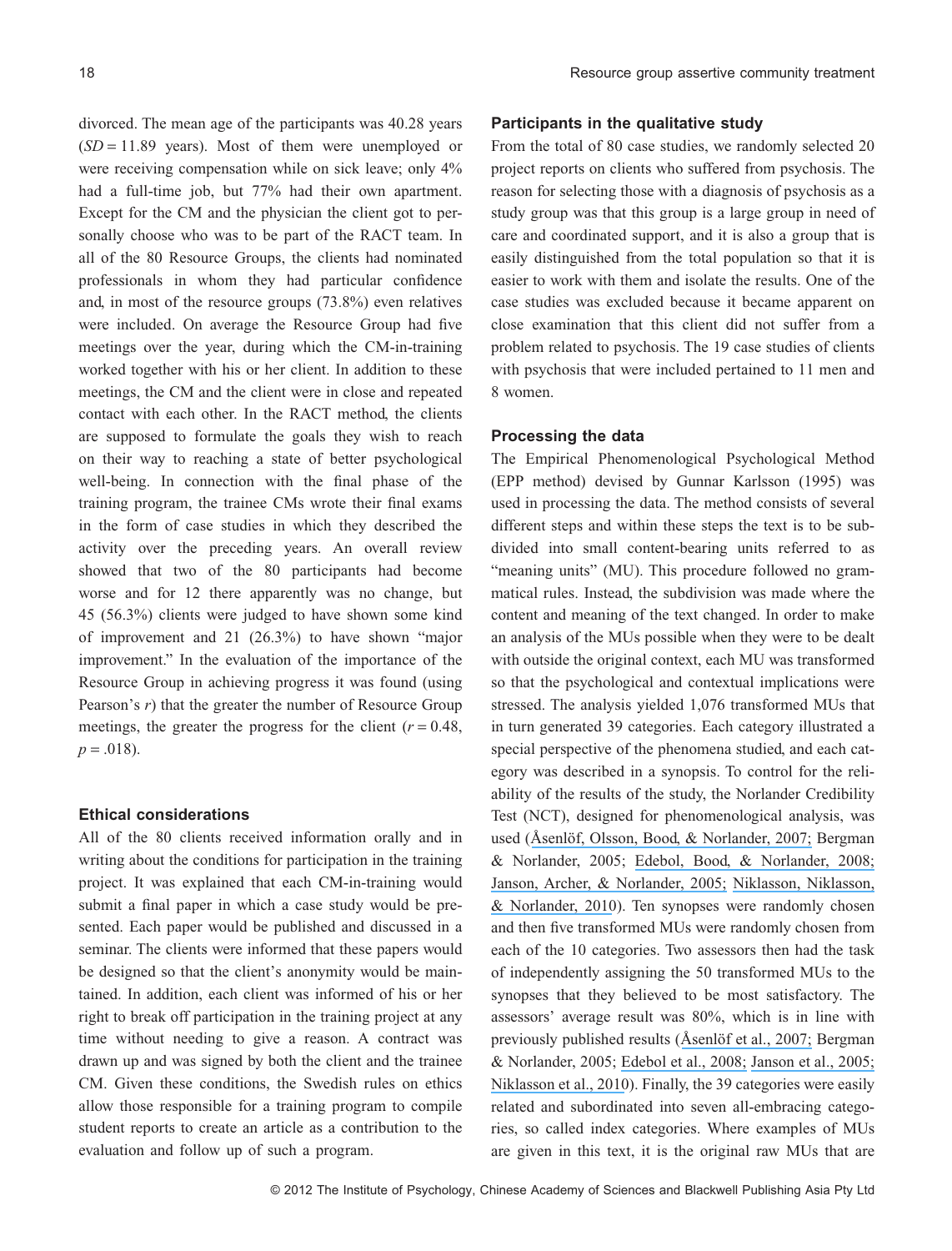| Index categories    | Categories                                                               |    |
|---------------------|--------------------------------------------------------------------------|----|
| 1 Client            | 1 Client's situation within RACT                                         | 38 |
|                     | 2 Client's psychosis-related problems before RACT                        | 50 |
|                     | 3 Client's other difficulties before RACT                                | 30 |
|                     | 4 Client's problems with relationships                                   | 15 |
|                     | 5 Client's wishes concerning the development plan                        | 69 |
|                     | 6 Setbacks experienced by client                                         | 14 |
|                     | 7 Client's successes within RACT                                         | 64 |
| 2 CM                | 8 CM's work within RACT                                                  | 21 |
|                     | 9 CM's daily achievements                                                | 56 |
|                     | 10 CM's experiences of differences between RACT and previous approaches  | 37 |
|                     | 11 Difficulties experienced by the CM during work                        | 22 |
| 3 Resource Group    | 12 Participants in the main Resource Group                               | 39 |
|                     | 13 Resource Group activities                                             | 67 |
|                     | 14 Practical advices for carrying out the meetings of the Resource Group | 9  |
|                     | 15 The Small Resource Group                                              | 41 |
| 4 Medical care      | 16 Hospital Admission                                                    | 10 |
|                     | 17 Somatic health and hospital care                                      | 30 |
|                     | 18 Dental care                                                           | 10 |
|                     | 19 Physician's functioning within RACT                                   | 10 |
|                     | 20 Problems with accessibility to physicians                             | 11 |
|                     | 21 Side effects of medicines                                             | 10 |
|                     | 22 Problems with finding the correct dose of medicine                    | 11 |
|                     | 23 Problems with medication                                              | 29 |
| 5 Community efforts | 24 Cooperation in community efforts                                      | 31 |
|                     | 25 Residential support                                                   | 34 |
|                     | 26 Monetary support for activities                                       | 31 |
|                     | 27 Economic issues and the trustee                                       | 18 |
| <b>6 Relatives</b>  | 28 The relatives' situation before the RACT program                      | 29 |
|                     | 29 The relatives' wishes and attitudes toward RACT                       | 19 |
|                     | 30 The relatives' situation after the RACT program                       | 16 |
|                     | 31 Social network after the RACT program                                 | 29 |
| 7 RACT program      | 32 How the client has experienced the RACT-materials                     | 12 |
|                     | 33 How the CM has experienced the RACT-materials                         | 28 |
|                     | 34 Reflections related to the RACT-literature                            | 16 |
|                     | 35 Belief in the program                                                 | 26 |
|                     | 36 Creation of alliances                                                 | 28 |
|                     | 37 Educational efforts                                                   | 29 |
|                     | 38 Problem solving                                                       | 21 |
|                     | 39 Crisis plan for the client                                            | 16 |

*Note.* CM = case manager; RACT = Resource Group Assertive Community Treatment.

presented in quotation marks below. Table 1 provides a summary of the index categories as well as the number of MUs in each category.

# **Results and discussion**

As already indicated, seven index categories emerged, each one of which consisted of several sub-categories: (a) the client; (b) the case manager; (c) the resource group; (d) medical care; (e) societal contributions; (f) relatives; and (g) the RACT program. We will first discuss each index category separately and then investigate whether or not it is possible to

identify recurring themes that cast light on the essence of the phenomenological analysis that was carried out.

# **The client**

This index category describes the client's situation and difficulties faced before, during and directly after training in RACT. The clients frequently suffer from problems such as a lack of activities, depression, substance abuse, problems with the administration of medicine, difficulties with executive functions, and social uncertainty. The development plan that was developed together with the client was formulated by setting both short-term and long-term goals, and some of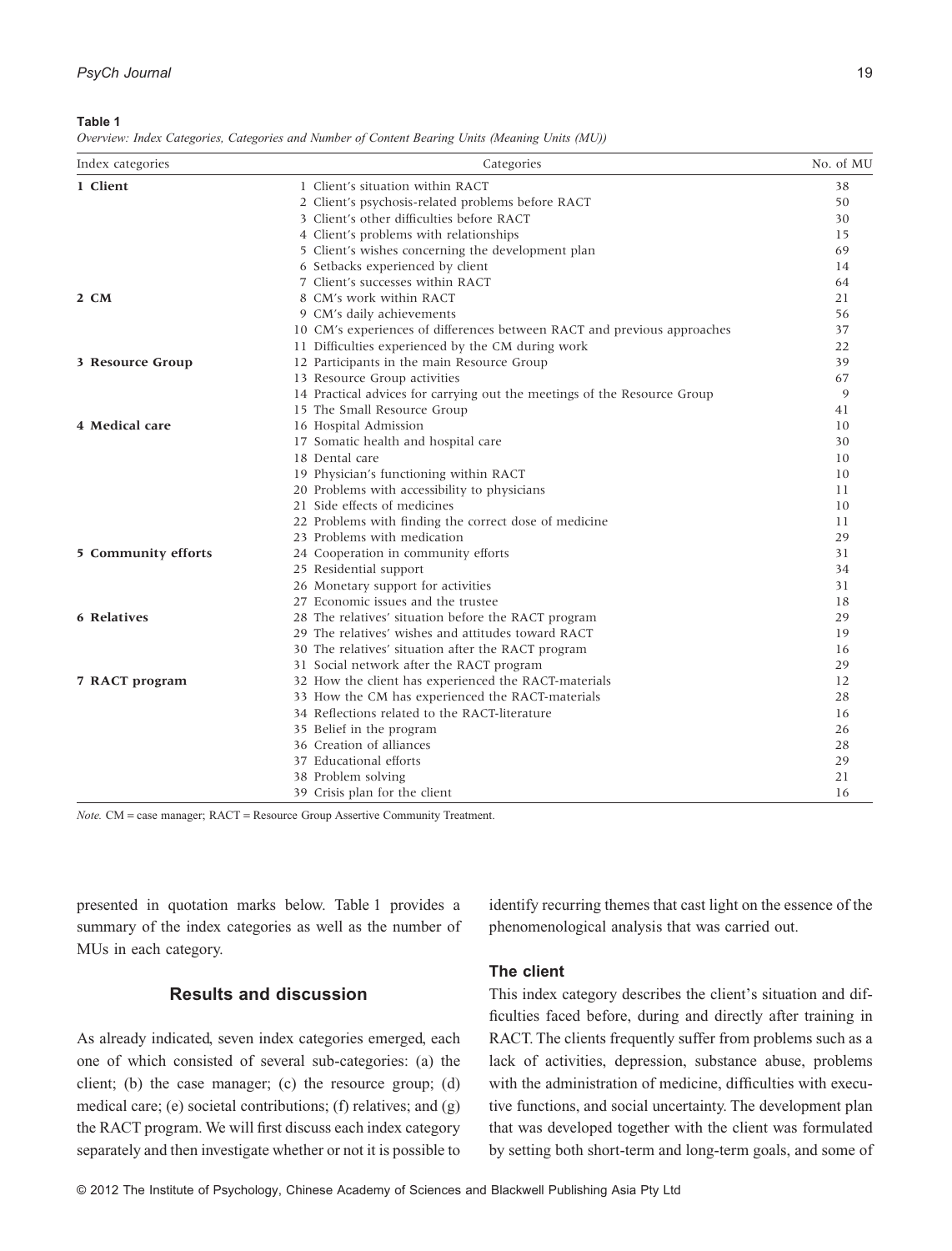the problems named above often came up during the planning of these goals. The problems were often interwoven with each other, as may be illustrated by the following quotation from a CM: "Yet again, it is the drabness and lack of company that he wants to relieve with tranquilizers. His argument is that in the past he had so much more, now he only has half."

Clients found it meaningful that the CM asked about their own goals and needs. An essential element of the program is that the clients formulate goals that can then be broken down into sub-goals in order to make it easier for the goals to be realized. The most common overriding goals that the clients wanted to reach were a socially richer life ("greater social interaction," "want to become less of a loner," "to come out into society"), better health ("to eat enough," "to lose weight," "to reduce stress") and better management of daily life ("better sleeping habits," "be able to take care of my home myself," "take my medications myself"). In view of the fact that dealing with goal setting was carried out during training, the setbacks were relatively few compared with what were experienced as successes as measured by the number of MUs (14 setbacks compared with 64 successes). The successes were clearest as concerned the social contacts and the ability to take initiative. The level of functioning was raised and self-sufficiency strengthened as a result of the client learning more about him- or herself and about his or her illness or condition. The clearer structure that the Resource Group made possible and the improvement in taking medicines both contributed to positive developments. The level of knowledge among the participants was raised. The number of hospitalizations was reduced and the need for treatment was lowered. All 19 of the clients who were studied experienced improvement in at least one respect, and of particular importance was the improvement in quality of life resulting from the use of RACT: "The client has become more conscious of her problems and she knows what she needs to do in order to become better." The successes in the sub-group were also in keeping with what could be reported for the entire study group of 80 participants, among whom it was evident that approximately 83% were judged to have made at least moderate progress and in some cases even major progress (see Methods section). As in all therapeutic treatment situations, the successes did not take place in a straight line, but were separated by repeated relapses or by reaching a plateau ([Edebol, Kjellgren, Bood,](https://www.researchgate.net/publication/38012295_Enhanced_independence_and_quality_of_life_through_treatment_with_flotation-Restricted_Environmental_Stimulation_Technique_of_a_patient_with_both_Attention_Deficit_Hyperactivity_Disorder_and_Aspergers_?el=1_x_8&enrichId=rgreq-39aa488b7090d755fdf82efde278971b-XXX&enrichSource=Y292ZXJQYWdlOzI1OTExMjAxNTtBUzo5NzU5Nzc0NjMxOTM3N0AxNDAwMjgwNTI0NDkx) [& Norlander, 2009;](https://www.researchgate.net/publication/38012295_Enhanced_independence_and_quality_of_life_through_treatment_with_flotation-Restricted_Environmental_Stimulation_Technique_of_a_patient_with_both_Attention_Deficit_Hyperactivity_Disorder_and_Aspergers_?el=1_x_8&enrichId=rgreq-39aa488b7090d755fdf82efde278971b-XXX&enrichSource=Y292ZXJQYWdlOzI1OTExMjAxNTtBUzo5NzU5Nzc0NjMxOTM3N0AxNDAwMjgwNTI0NDkx) [Kjellgren, Buhrkall, & Norlander, 2010](https://www.researchgate.net/publication/228342931_Psychotherapeutic_Treatment_in_Combination_with_Relaxation_in_a_Flotation_Tank_Effects_on_Burn-Out_Syndrome?el=1_x_8&enrichId=rgreq-39aa488b7090d755fdf82efde278971b-XXX&enrichSource=Y292ZXJQYWdlOzI1OTExMjAxNTtBUzo5NzU5Nzc0NjMxOTM3N0AxNDAwMjgwNTI0NDkx), 2011). The clients now discovered that with the help of the

program and the CM it was easier to deal with temporary setbacks.

#### **Case manager**

The CM has a key role in RACT and bears responsibility for seeing to it that all that is required in RACT is carried out as intended. The participating CMs have previous backgrounds as employees in some element of the overall health-care system. The role that the CM now took on required the CM to function in the beginning as both a helping hand for the client and to some extent as therapist. Once the program was underway, the CM became the driving force who, for example, arranged the Resource Group meetings and saw to it that everything else around the client functioned. It became apparent that what then followed was a transformation from focusing in the beginning only on care of the client to gradually transferring ever more personal responsibility to the client, which the following quotation illustrates: "To develop into a CM is basically a process entailing the appearance of insights that reveal themselves step by step. It is the client who is to be given influence and it is my task to give the client support and the tools to be able to take power again."

The CM had to deal with questions concerning medication in addition to dealing with acute problems that could arise for the client. Making contact with family members was quite different in the RACT program than in previous programs, because in RACT the contacts were better structured and more detailed than in any of the previous medicalcare situations in which the trainee CMs had been involved. The Work Book, which the CM is supposed to consult, frequently specified various techniques that are also used in cognitive behavioral therapy (CBT). RACT was also seen as being more effective than standard care in motivating those involved and the participants used the supporting documents and information in a more professional manner: "On two occasions I have been in meetings with the entire family and Social Services personnel concerning the placement of the daughter with the child's maternal grandmother." The difficulties that the CM encountered were of two kinds, one the client's functional problems and the other the different views held by other people on how the client should be managed: "A sociogram had to be done twice. The first time he (the client) was affected by psychotic incidents, and the second time there were no results at all." What was called for in such a situation was that the CM took on the new role as planner and leader in a completely different way than the CM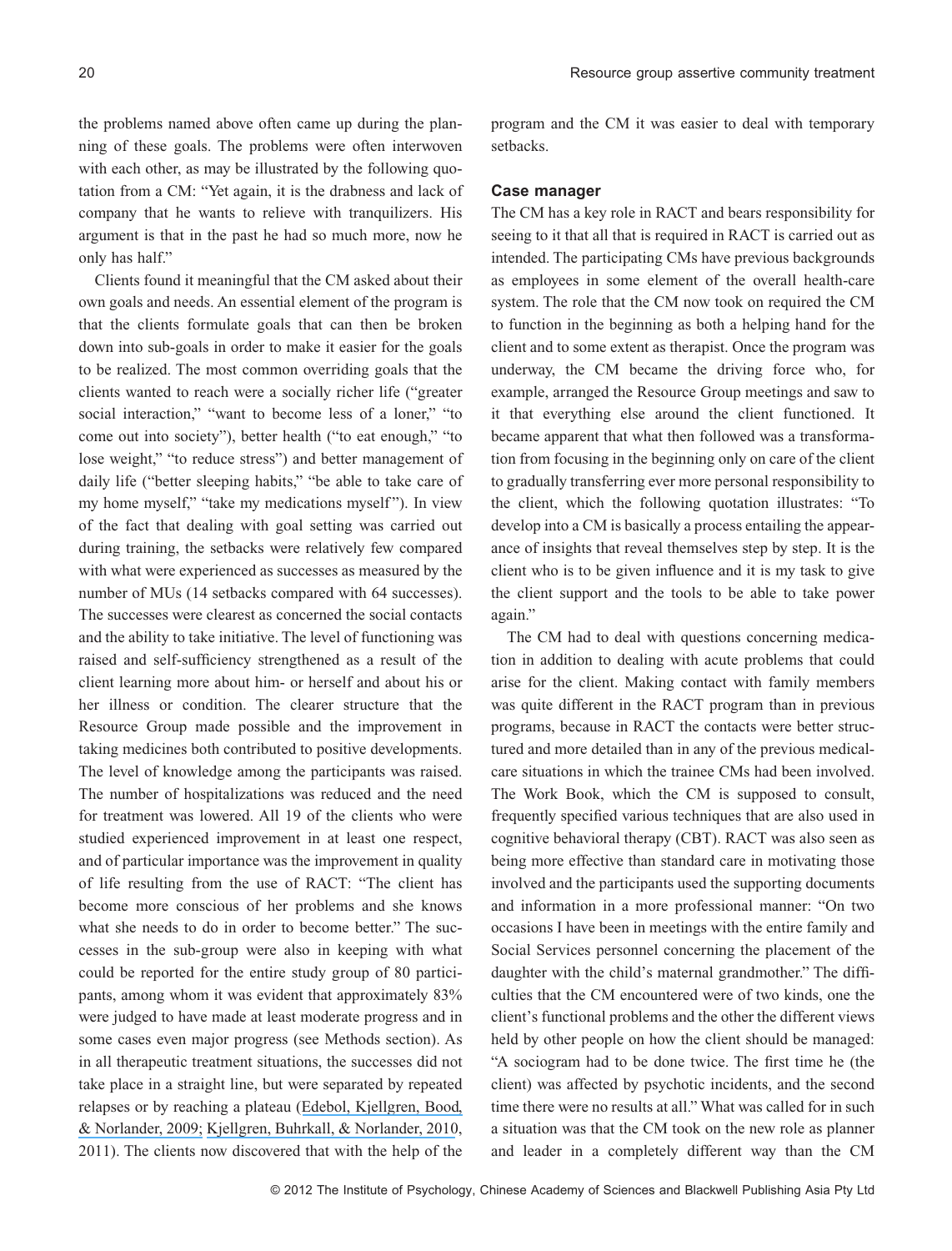#### *PsyCh Journal* 21

had done in previous professional settings. The improved follow-up procedures and a mode of operation that gave the client a real lift in quality of life resulted in making the role of the CM a role that was experienced as positive and leading to development: "It takes a bit of courage to realize that it is I in my role as CM who must coordinate everything and maintain a certain structure while at the same time working with the client to set priorities concerning which questions are to be given the highest priority."

#### **The resource group**

A ground-breaking element that RACT inserts into both psychiatry and social services is a Resource Group that normally consists of the client, the CM and other available personnel in the medical and support areas, as well as family members. The total commitment of a physician in the Resource Group is seen in RACT as being of the greatest importance, something that has been found to be difficult to realize because of the severe shortage of physicians within the psychiatric care system in Sweden. The Resource Group makes decisions together and takes responsibility for seeing to it that the development plan is followed (Malm & Falloon, 2008). The client chooses the participants from her social network. The CM and the client always took part and an effort was made to include a physician; in addition to these people one or more family members and a facilitator were usually present: "The client chose those who would be able to contribute something to her recovery. She questioned her parents, the psychologist, the physician and her residential support person from the county." The participants recommended by the client were contacted by the CM for an interview and received an inquiry concerning possible participation. Most of them agreed to participate because they saw the advantages of bringing together all available resources in one place. When it was not possible to create a Resource Group in the intended form it was found that the reason for this was that the physician was not able to make a full commitment because of demands on his or her time, or because the client's social problems made it impossible to have a meeting with several people present. The number of people who participated in the resource group in addition to the CM and the client varied from two to eight in the 19 cases.

Activities at the meetings followed the agenda that the CM together with the client had agreed on. An attempt was made to get the client, with the support of the CM, to function as the leader of the meetings if at all possible, as a fundamental

position in RACT is to empower the client, to restore his or her self-confidence. In the beginning the focus was placed on setting up the group and in providing instruction concerning the client's impairment and questions about medications. The client presented his or her development plan, followed by problem-solving approaches needed to reach his goals. Plans to deal with crises by recognizing the early warning signs that indicate an imminent psychotic event were established in order to prevent new hospitalizations. These activities resulted in a strengthening of the participants' positive views by seeing to it that all successes were pointed out and everyone had a chance to express themselves. The participants understood clearly the tasks to be dealt with and thus saw clearly how responsibility was to be assigned: "The meeting becomes effective as a result of everyone being present and seeing to it that tasks and responsibilities are divided effectively among the participants."

In order to achieve the best results, preparation in which the client actively took part in the planning and was involved as one key decision maker was essential. Unease about the meetings could be reduced by having people well known to the client take part, and this in turn made it easier to arrange get-togethers at the home of the client. "A hindrance that has occurred is that the client cancels a planned meeting at the last minute. We found the solution by meeting at the home of the client instead of at the clinic." At the same time, some problems could be solved in direct connection with the meetings: "I took a sketchpad and easel with me on which I could write the day's agenda and then we could begin by taking up other questions not formally on the agenda as well." The Resource Group's meetings and activities build a network around the client. During the project it became evident that the number of contact people around the client is central if progress is to be made, and also that the Resource Group plays an important role in providing instruction and various kinds of support for the relatives, something that is of particular importance in the care of schizophrenic patients ([Dixon et al., 2001;](https://www.researchgate.net/publication/11908038_Evidence-Based_Practices_for_Services_to_Families_of_People_With_Psychiatric_Disabilities?el=1_x_8&enrichId=rgreq-39aa488b7090d755fdf82efde278971b-XXX&enrichSource=Y292ZXJQYWdlOzI1OTExMjAxNTtBUzo5NzU5Nzc0NjMxOTM3N0AxNDAwMjgwNTI0NDkx) [Lauriello, Bustillo, & Keith, 1999](https://www.researchgate.net/publication/12723707_A_critical_review_of_research_on_psychosocial_treatment_of_schizophrenia?el=1_x_8&enrichId=rgreq-39aa488b7090d755fdf82efde278971b-XXX&enrichSource=Y292ZXJQYWdlOzI1OTExMjAxNTtBUzo5NzU5Nzc0NjMxOTM3N0AxNDAwMjgwNTI0NDkx)). As has previously been reported, the number of Resource Group meetings is of great importance and even the size of the Resource Group appears to be essential if progress is to be made. The somewhat lesser progress seen in the groups with fewer participants that we believed we observed in our data presumably mirrors the absence of important components in successful RACT, components such as, for example, access to a physician and the full engagement of family members. The collective relational network around the client becomes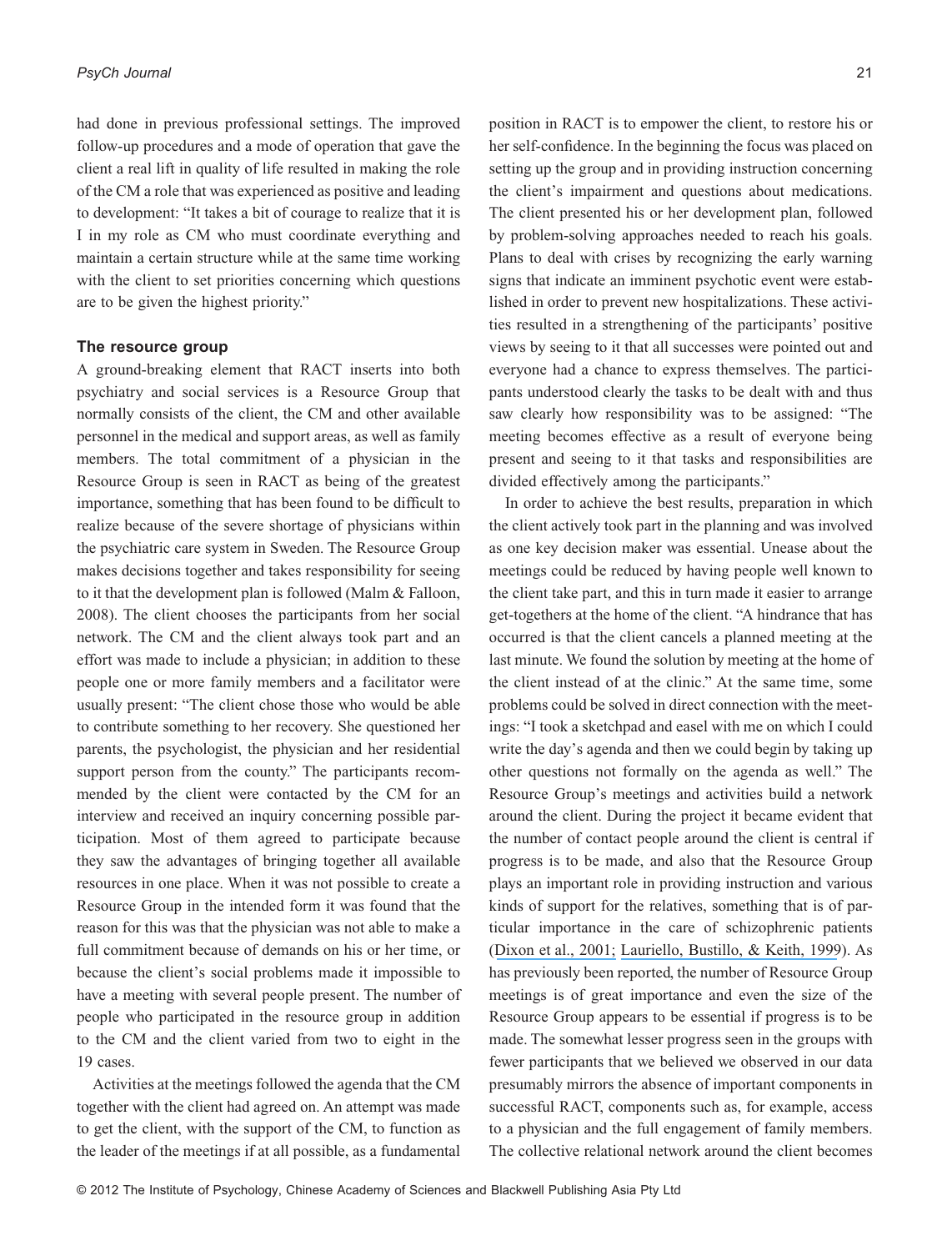smaller, which results in decreasing the number of successes. This also illustrates the importance of coordination among all the helping authorities around the client. The Resource Group also has a kind of working committee consisting of the client, someone from the social network and the CM and this "committee" met more often than the Resource Group proper, often once per week or every second week. This is called the "small Resource Group" and it takes care of more routine needs in the form of teaching, conflict resolution, planning of Resource Group meetings, and evaluation and sometimes has an occasional guest who is invited in to deal with some kind of acute matter.

## **Medical care**

In this index category all the activities that concern medical care in some way are included. Psychiatric problems often led to secondary somatic problems such as obesity followed by diabetes, high blood pressure, and dental problems. Even problems with the administration of medicine were frequently encountered. Clients have often been hospitalized many times in the psychiatric ward. During their year with RACT, 5 of the 19 clients experienced a decreased frequency of hospitalization and the remaining ceased having to be hospitalized. Before RACT, admission to and discharge from the hospital were the times when someone at the hospital contacted relatives and the medication plan was reviewed at the time of discharge. RACT has contributed to seeing to it that questions about medication and maintenance of contact with family members are dealt with in a more professional and structured manner. Contact with physicians via the Resource Group and follow up by the CMs together with family members has improved control of medication. Corrective measures concerned with medication have been taken in 12 of the 19 cases. These have most often been in connection with the experience that the client has not managed to take the medicine that has been prescribed, but corrective measures have also been taken in connection with changes in the type of medicine or the dosage for the prescribed medicine. An example of an intervention concerning the administration of medications might be that someone at a Resource Group meeting designated individuals to take responsibility for the following actions: (a) that someone would remind the client that the medicine would be taken at a specific time, for example in connection with a home visit; (b) that someone gave the medicine in a special dose dispenser; and (c) that someone counted the number of unopened medicine packages. As the following quotation indicates, the CM has a key role in this work: "At present, we have solved the problem of accessibility to medication by seeing to it that the medicine is kept in the residential support person's area; if the client is not at home or does not open the door during the morning visit, the day's medicines are left in dose packages in a sealed envelope. I have provided the envelopes, which are decorated with small uplifting comments. These simple actions have been much appreciated by the clients. Adherence to the schedule has been good."

On occasion it could also be necessary to adjust the dose to match the improvements taking place in the client's condition or when something happened that triggered the crisis plan, with the result that the dose had to be increased temporarily. The side effects of the antipsychotic drugs constituted another problem that was taken up in discussion. The most common effects were weight gain and apathy, which led to offering extra training concerning diet and exercise for users in connection with a medical checkup. It was of considerable importance that the physician could participate fully in the Resource Groups meeting so that the medication plan could be modified quickly and the necessary referrals written. In the 19 cases there were three physicians who were called in when needed, six who sometimes could not come because they had other responsibilities and one where no physician could be present. Physicians were able to participate fully in only nine of the cases. In addition it could happen that a physician was replaced by another because they were employed following the so-called physician relay system. Functional impairment among the clients also led to problems with their teeth, so the CM has even helped clients to receive dental care in a way that was not previously available. In summary, the medical preventive measures have led to clear improvements in the lives of many of the clients that would not have occurred in the absence of the CMs and the activity of the Resource Group.

#### **Community efforts**

Interactions between representatives for the county and the County Health Council have occurred in the past, but these have not been as well structured or as clear as they now are in RACT. The need for such interaction is often obvious and attitudes toward RACT usually become more positive when representatives discover that, under RACT, the load placed on these representatives is reduced. In order to facilitate implementation, what is needed are clear statements from the representatives as well as support within the organizations. A CM from each county government and from each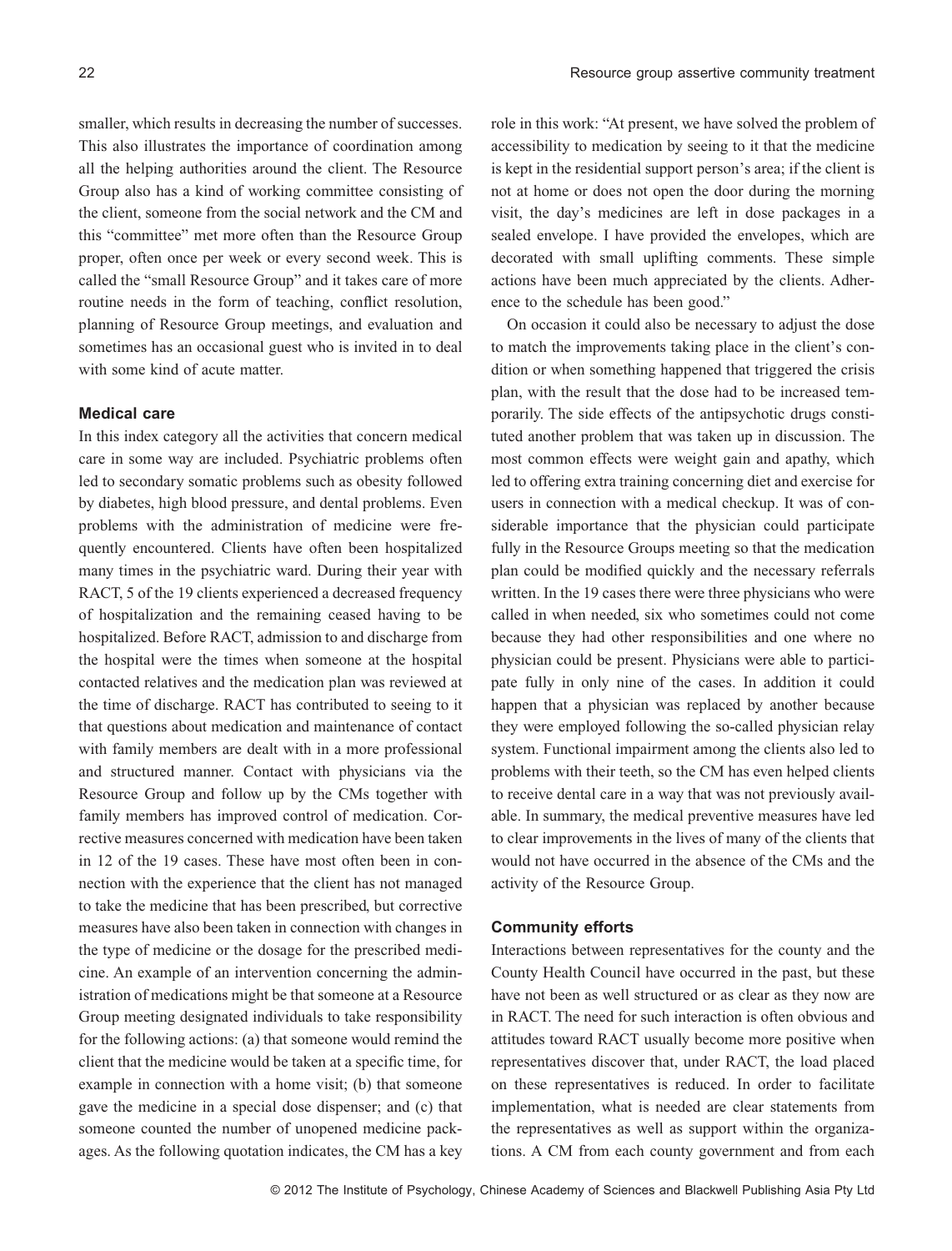County Health Council have occasionally been set up to make use of old contacts among employees at both: "Everyone thinks that the creation of the ACT-team (i.e. the Resource Group) has meant that 'our clients cause fewer problems' for the three organizations (County Health Council, Social Services, Social Psychiatry) since they get adequate help when it is needed. It also appears that the various organizations display steadily increasing confidence in the judgments of the ACT Team." The CM and the Resource Group also cooperated in supporting several other situations. Residential support people helped the client with purchases, cleaning, laundry and other tasks of daily life, following the plan that had been laid out. It was essential to make the residential support person part of the activity because if this was not done "problems (could) arise if the residential support person did not understand the nature of a client's disability but instead believed that all that was needed was for the client to 'shape up' in order to be able to, for example, manage to take care of cleaning the apartment." Many clients who are dysfunctional in some respect can be dangerously inactive if they do not receive support for becoming active and it is therefore important to coordinate efforts together with providing services such as escorts and county vocational rehabilitation. These activities were seen by the client as being worthwhile and participation decreased the risks of substance abuse or gaining weight. The clients' sub-goals could sometimes be reached thanks to taking part in these activities: "We mapped the client's day with the help of a questionnaire 'An ordinary day.' It became obvious that on those days on which the client did not have any activities outside her apartment, she was completely passive" and "In the new developmental plan it is explicitly stated that the client must visit the activity center at least three times each week and do so with the support of the residential support person." Users sometimes faced difficulty in not being able to manage their personal economy. Disabilities and in some cases being financially exploited by others have led to economic problems. A trustee or financial custodian was occasionally provided to help the clients with their economy. Family members were sometimes a resource in dealing with financial matters.

# **Relatives**

Much more attention is given to family members in RACT than in other forms of care by making it possible for family members to be part of the Resource Group and by the CMs greater commitment to them as dictated by the program's well-structured mode of operation. The clients were given a chance to make a map of their social network and the resulting maps varied considerably in size and function. Good networks did exist, but others had dysfunctional or almost invisible networks and the need to train some clients and those closest to them to communicate became evident. In families weighed down by problems in dealing with affect, so called expressed emotion (EE), the frequency of relapse was also greater than in the more stable families, which is in line with previous research (Leff, 1996). Education about the illness and its treatment was therefore of extra importance in order to reduce the level of concern and the feelings of shame experienced by the client's family, thereby reducing EE. As a rule, relatives wanted to take part in the Resource Group, and if they were accepted and validated in their role as a relative they could become a good resource for the client. The CM had a key role in creating a good emotional environment around the client, which is illustrated by the following quotation: "Above all, the visit to the mother meant a possibility for the client to listen to her mother's stories of years of frustration and to confirm that it can be difficult to be a relative."

Relatives in this study were very important for the laying out and implementation of the crisis plan that was created for each client, a finding in keeping with previous experience ([Falloon, Kydd, Coverdale, & Laidlaw, 1996](https://www.researchgate.net/publication/14421137_Early_Detection_and_Intervention_for_Initial_Episodes_of_Schizophrenia?el=1_x_8&enrichId=rgreq-39aa488b7090d755fdf82efde278971b-XXX&enrichSource=Y292ZXJQYWdlOzI1OTExMjAxNTtBUzo5NzU5Nzc0NjMxOTM3N0AxNDAwMjgwNTI0NDkx)). The early warning signs of a crisis were most often discovered first by a relative who could then sound the alarm to the CM and to someone in the health-care system so that measures could be taken that would prevent a psychotic event before it was too late. Relatives who earlier had not felt particularly involved in the community interventions with the client generally had a positive view of RACT, which gave them both greater influence on events centered on the client and more knowledge about contact, medication, functional hindrances, and psychosis.

# **RACT program**

The RACT program is built on an evidence-based foundation and has been adapted to Swedish context and conditions primarily by the Evidens Research and Development Center ([Nordén et al., 2011](https://www.researchgate.net/publication/233560474_Gender_and_Treatment_Comparisons_in_a_Cohort_Of_Patients_with_Psychiatric_Diagnoses?el=1_x_8&enrichId=rgreq-39aa488b7090d755fdf82efde278971b-XXX&enrichSource=Y292ZXJQYWdlOzI1OTExMjAxNTtBUzo5NzU5Nzc0NjMxOTM3N0AxNDAwMjgwNTI0NDkx)). The clients' functional problems were recognized when they took on the task of working with the RACT material but, despite their problems, they worked very hard with both the interviews and the questionnaires. That they fulfilled their work assignments despite their limitations indicates that they were well motivated to take part in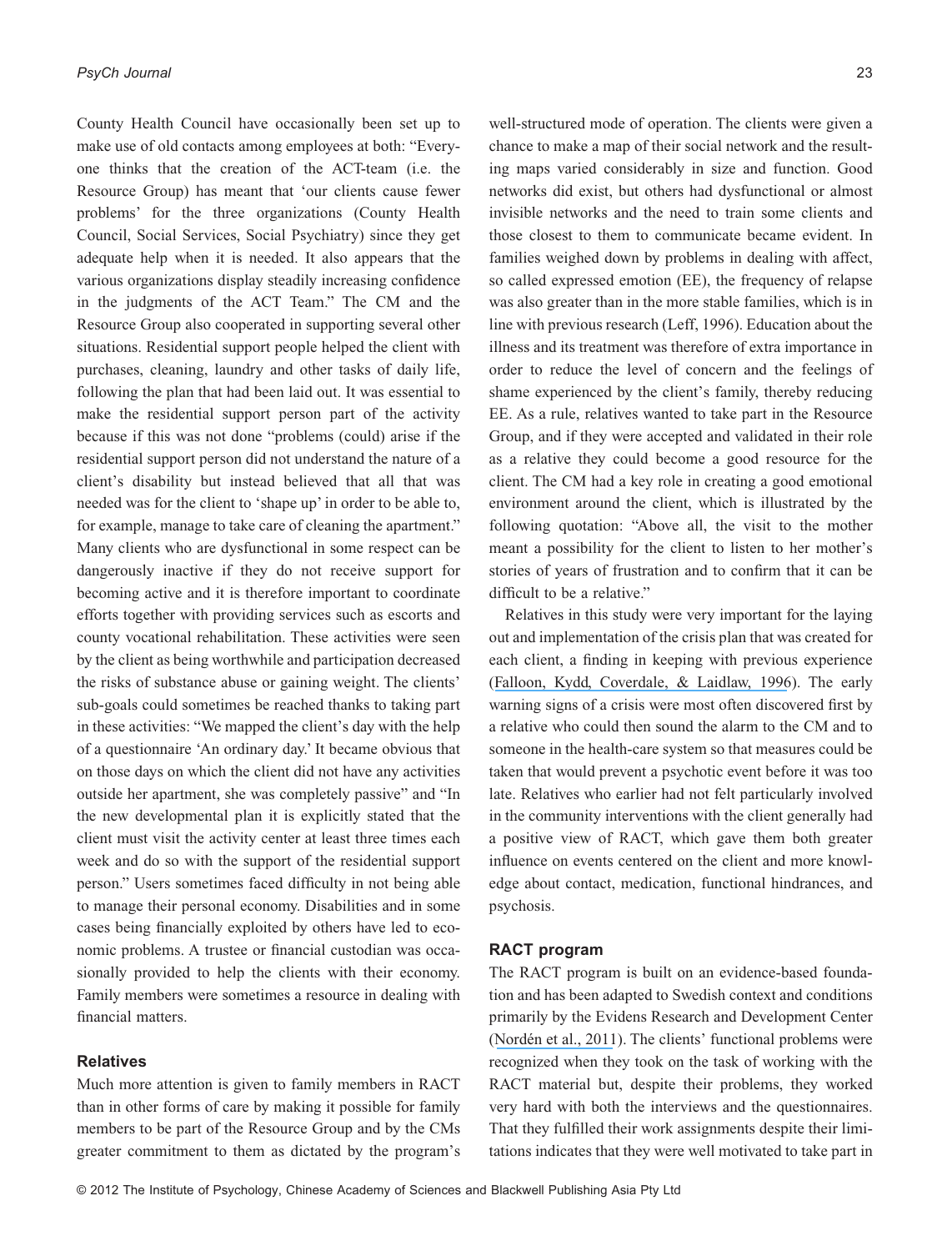the program. Their difficulties are illustrated by the following quotation: "To carry out the patient interview took four meetings. Asking the client about the difficulties he had faced led to a long discussion concerning exactly what the word 'difficulty' means." The students felt that the work book with modular descriptions was easy to follow. The purpose of putting the client in the center so that his or her self-sufficiency was strengthened did function as intended, to judge from the descriptions received, assuming that the modular assignments were taken on calmly and step by step by the clients. The material was also seen as being satisfactory given the training program's final goals, and the students discovered after completing the training that they had been able to make good use of the documentation for reconnecting and evaluation: "As one becomes more at home with the material so too does one discover the possibilities for going back to examine the common decisions made and see how they led to changes, both for the client and for the resource group." Many related how they had followed the RACT materials step for step with their client, the family contact, and the resource group, which indicated that the client believed in the program. When working with the client began to take more time than expected or when difficulties arose, use was made of the advisor's resources and the activity in progress was modified in some way. An example is that the sequence in which modules were to be employed could be changed if the situation pointed to this need. A client might want to pursue a subject of great interest that was to have been taken up at a later time, but given the client's interest could be dealt with immediately in order to support that interest. It was also pointed out that use of the RACT materials had the result that participants viewed the control document more seriously in connection with work in progress. RACT appears to have functioned as intended, as Stefansson (2008) has stressed in his status report on the training efforts up to the date of his review.

Four tools were set forth as being of particular importance within RACT. The first tool concerns building alliances in order for shared efforts to reach the goals of the program: "Generally it may be said that the project is characterized by mutual respect and from my point of view also by a greater understanding of the client's difficulties and limitations." The second tool is to offer specific elements of instruction for the client and the members of the Resource Group. Providing psycho-education about the illness and functional hindrances was essential in order for the treatment of the client to be as optimal as possible. The CM might, for example, have "informed the client's supervisors and colleagues, with the client's permission, of how a psychosis may appear." A third tool is a model for solving problems, the so-called "six-step model," which gives the client greater self-confidence and a greater sense of control. This model is applied in order to find solutions to reaching the partial goals that have been set by the client. The plans are formulated in the Resource Group, in which the collective competences surrounding the client are made use of: "A partial goal was to be able to empty the dishwasher. Together we worked out a solution." Finally, crisis plans were designed in order to minimize the risk of a psychotic event, and these constituted an important tool. In the Resource Group a discussion was devoted to discussing which early warning signs were indicators of an imminent psychotic episode. It was important to try to clarify as concisely as possible what the observable behaviors were so that it would be possible to point them out directly to the client and family members and others close to the client. It was also important to modify the crisis plan when conditions changed: "The crisis plan was reworked three times during the course of the training program. One reason for reworking the crisis plan was the improvement in the client's condition and also that a vacation period was approaching."

#### **The therapeutic circle**

One of the authors, who was not in any way involved in the retrieval of MUs or the formulation of the MUs categories, went through all of the synopses by index category in order to see if it was possible to identify recurring themes that together would describe the essence of the Case Managers' experiences during training in the integrated care program, RACT. Five such themes recurred in all seven index categories: (a) the RACT program; (b) the resource group; (c) the empowerment of the client; (d) progress in treatment; and (e) the case manager. The other three authors critically reviewed these recommendations and found that not only were the five themes to be found in all of the index categories but also that they were very well represented at the category and meaning levels, and that no other potential candidate for inclusion as a theme could match the five that had been recommended. The authors were therefore able to agree on the five themes and also found that the themes together created a therapeutic circle (see Figure 1) that begins with the RACT program, which contributes tools, methods and structure that, with the help of the CM, could be transmitted to the Resource Group and made use of there. As a result of interactions with rela-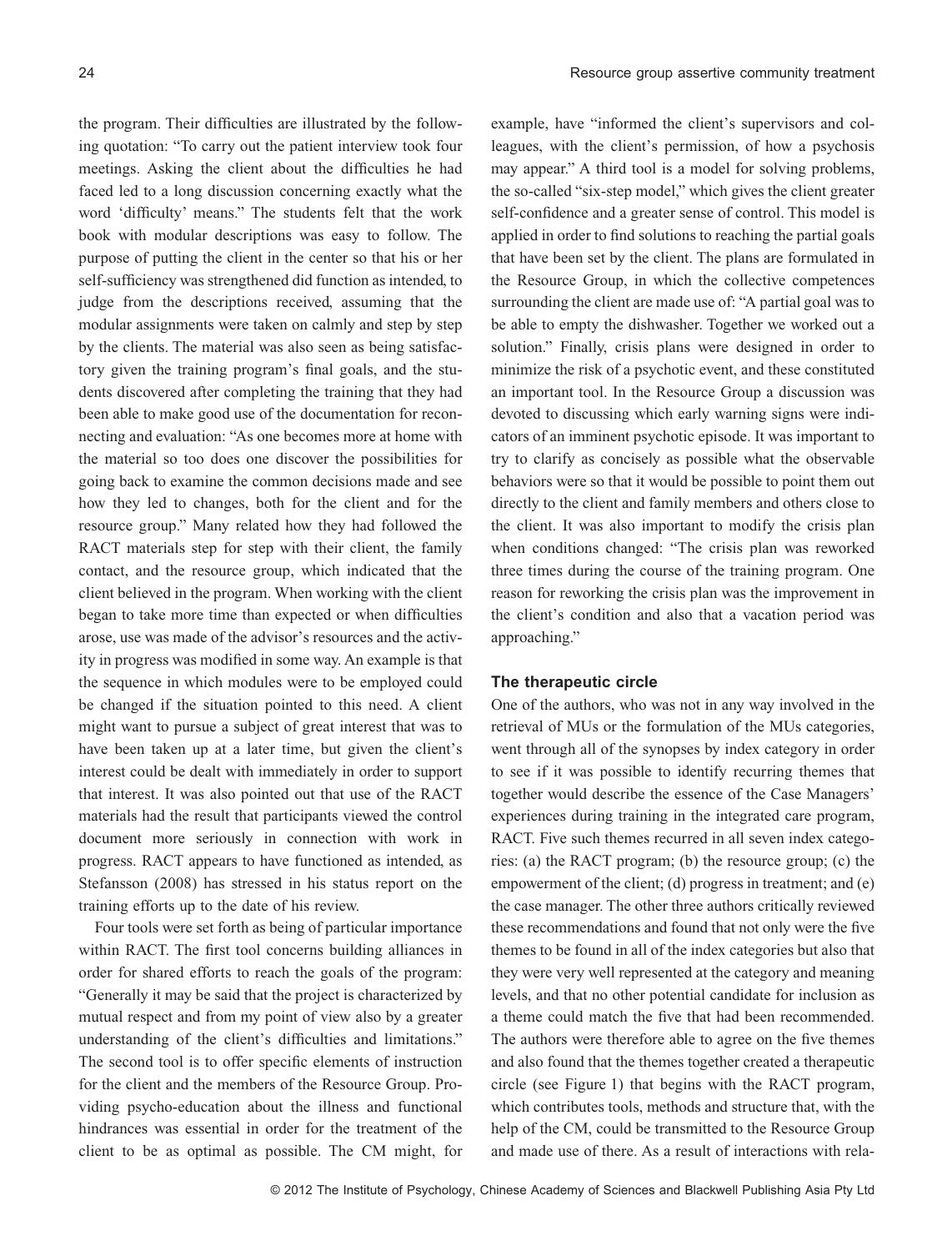

*Figure 1.* The five themes. The therapeutic circle starts off with the integrated care program Resource Group Assertive Community Treatment (RACT), which provides tools, methods, and structure that with the help of the case manager (CM) are conveyed to and used by the Resource Group. In a cooperative interaction with relatives, professionals, and the community and with the support of the CM, the client receives a greater self-awareness and experiences increased personal significance and quality of life. Through the empowerment of the client and repeated support contributions from the CM progre*ss* in treatment results. This is noted by the CM and provides the foundation for continued efforts following RACT.

tives, professionals, and society, and the support of the CM, the client experienced a sense of increased self-awareness and a significant improvement in the quality of life. As a result of the client's active participation and strengthened empowerment, measurable improvements in treatment took place. These were registered by the CM and they created a foundation for continued efforts following the RACT. This result is in line with an earlier phenomenological study (Åsenlöf et al., 2007) in which a treatment method consisting of a combination of talk therapy, picture therapy and flotation-REST gave rise to a corresponding therapeutic circle for patients with stress-related complaints.

#### **Conclusion**

It is clear that the Resource Group plays a central role in the RACT world as imagined by the Case Manager in training. It is there that the client first comes on stage as an actor and sets his or her goals, and it is there that empowerment of the client takes place. We distinguish the "larger Resource Group" from the "small resource group." The greater or formal Resource Group consists of, in addition to the client, the case manager and, in the best case the physician, a

number of people selected by the client as well. These may be family members, friends, acquaintances, neighbors, colleagues from the workplace, and professionals whom the client judges to be of special importance. In addition, a variety of professional experts such as psychologists, employment counselors, an advisor at the National Insurance Agency, residential support person or physical therapist might be temporarily connected to the group for a longer or shorter time. In this study, the Resource Group met five times during 1 year, on the average, which may be viewed as the typical frequency (Malm, 2002). The meeting usually lasted approximately 1 hr and only rarely more than 1.5 hr. A smaller part of the Resource Group, which in addition to the client and CM often consisted of persons close to the client, constitutes the "small resource group," which usually met once per week. The Small Resource Group takes care of a number of ongoing tasks and there it is possible for the group to agree on a variety of training programs that the client needs, and from there it is common to contact people from the large Resource Group to help with these matters.

A limitation in the present study is that the research approach does not allow analyses of possible methodological artifacts due to the lack of control conditions. This must be elaborated in future studies. However, the RACT program has already been demonstrated to be an efficient and effective treatment strategy for people experiencing severe mental illness (e.g. Hayman-White & Happell, 2007; [Nordén et al.,](https://www.researchgate.net/publication/233560474_Gender_and_Treatment_Comparisons_in_a_Cohort_Of_Patients_with_Psychiatric_Diagnoses?el=1_x_8&enrichId=rgreq-39aa488b7090d755fdf82efde278971b-XXX&enrichSource=Y292ZXJQYWdlOzI1OTExMjAxNTtBUzo5NzU5Nzc0NjMxOTM3N0AxNDAwMjgwNTI0NDkx) [2011](https://www.researchgate.net/publication/233560474_Gender_and_Treatment_Comparisons_in_a_Cohort_Of_Patients_with_Psychiatric_Diagnoses?el=1_x_8&enrichId=rgreq-39aa488b7090d755fdf82efde278971b-XXX&enrichSource=Y292ZXJQYWdlOzI1OTExMjAxNTtBUzo5NzU5Nzc0NjMxOTM3N0AxNDAwMjgwNTI0NDkx)). In the ACT literature there is a lack of studies dedicated to qualitative methods and therefore it was considered interesting to conduct such a study with the purpose of investigating how trainee case managers experience a comprehensive educational curriculum.

Indeed, there are some limitations with a qualitative approach. An example of this is, as already noted, the absence of a control condition, and another example is the fact that it is not possible to make any generalizations from the results. Once this is said the major advantage of the qualitative method must also be recognized, that is the ability to observe and record phenomena that had been difficult to discover otherwise. It can relate to such observations that some of the components of the RACT material seem to have special significance. The circumstance that it is the client who defines his or her own treatment goals, nominates those to be included in the Resource Group and is trained by the case manager to be, if possible, the leader of the Resource Group, seem to be crucial factors in the empowerment of the client. The empowerment of the client, in turn, appears to be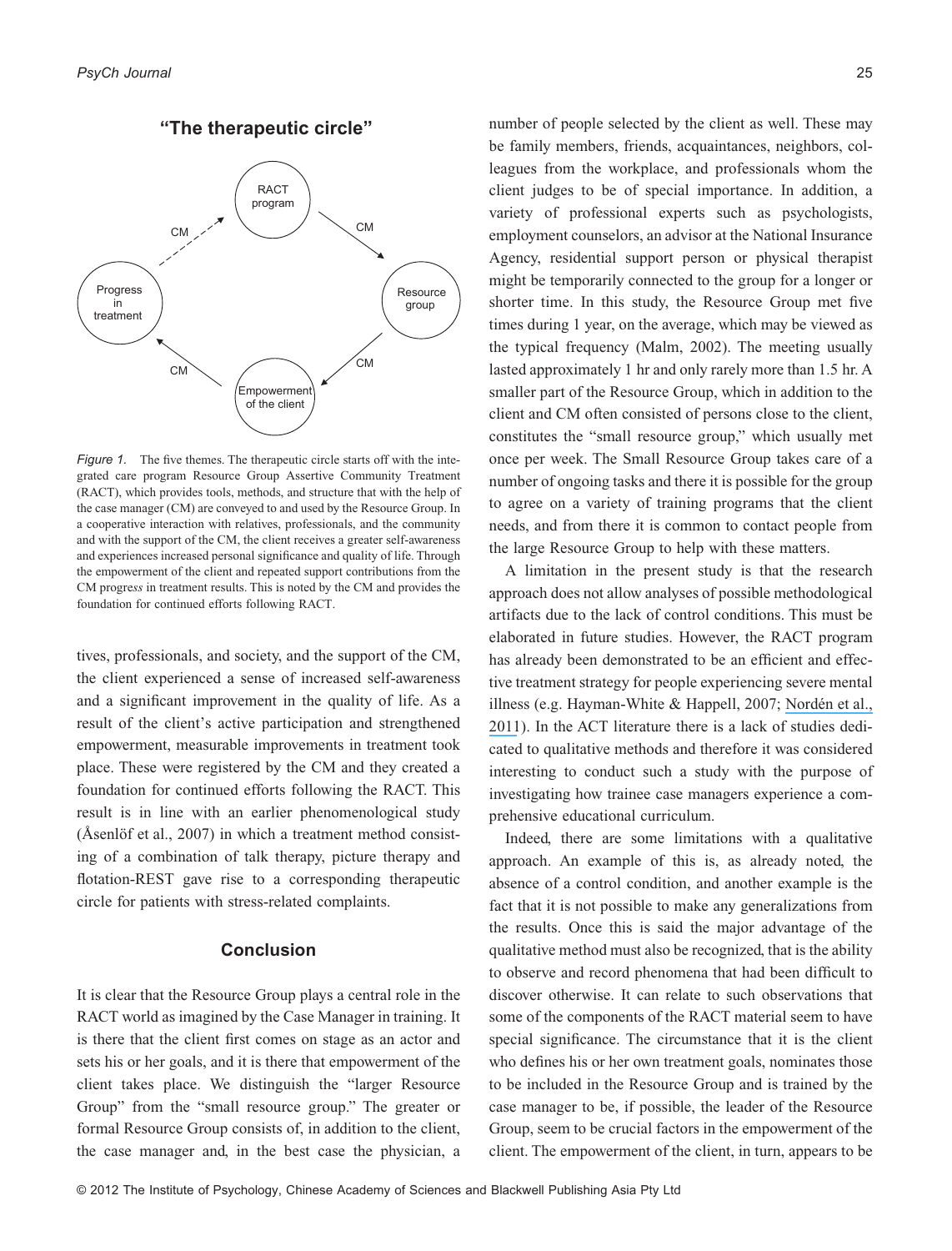the major driving force for progress in treatment. Qualitative studies may function as generators of hypotheses, but it is of course necessary that those hypotheses are rigidly tested in subsequent future quantitative studies.

In the model, "the therapeutic circle," which is singled out in the phenomenological analysis, it becomes clear that the CM has a key role in getting the different components of RACT to function together. A leading figure within the Swedish adaptation of RACT is the psychiatrist Ulf Malm, who has emphasized the necessity of providing qualitatively high level training, not only of those who are to serve as CMs within the RACT program, but also of the physician and the entire team. To work with the Resource-group's ACT may be compared with a sailing trip (Malm, 2002) on which the case manager is the helmsman. It is the client who determines the destination. The physician and the client's social network, all part of the Resource Group, constitutes the crew.

# **Acknowledgments**

(a) This study followed the ethical standards of the World Medical Association declaration of Helsinki concerning the Ethical Principles of Medical Research Involving Human Subjects and of the Ethical Board of Karlstad University and was made possible through grants to Karlstad University from the National Board of Health and Welfare. (b) The National Board of Health and Welfare is a government agency in Sweden under the Ministry of Health and Social Affairs and during a 3-year period (2007–2010) Karlstad University was contracted by the board to implement a nationwide training program in ACT and Case Management at five different locations in Sweden. (c) Since Evidens by far possesses the most experience and knowledge of ACT practice in Sweden, the assignment was performed in close collaboration between the university and the research and development center. (d) The authors wish to thank all participating case managers and clients for their willingness to share their experiences.

# **References**

- [Åsenlöf, K., Olsson, S., Bood, S. Å., & Norlander, T. \(2007\). Case](https://www.researchgate.net/publication/240302679_Case_Studies_on_Fibromyalgia_and_Burn-Out_Depression_Using_Psychotherapy_in_Combination_with_Flotation-Rest_Personality_Development_and_Increased_Well-Being?el=1_x_8&enrichId=rgreq-39aa488b7090d755fdf82efde278971b-XXX&enrichSource=Y292ZXJQYWdlOzI1OTExMjAxNTtBUzo5NzU5Nzc0NjMxOTM3N0AxNDAwMjgwNTI0NDkx) [studies in fibromyalgia and burn-out depression using psycho](https://www.researchgate.net/publication/240302679_Case_Studies_on_Fibromyalgia_and_Burn-Out_Depression_Using_Psychotherapy_in_Combination_with_Flotation-Rest_Personality_Development_and_Increased_Well-Being?el=1_x_8&enrichId=rgreq-39aa488b7090d755fdf82efde278971b-XXX&enrichSource=Y292ZXJQYWdlOzI1OTExMjAxNTtBUzo5NzU5Nzc0NjMxOTM3N0AxNDAwMjgwNTI0NDkx)[therapy in combination with flotation-REST: Personality devel](https://www.researchgate.net/publication/240302679_Case_Studies_on_Fibromyalgia_and_Burn-Out_Depression_Using_Psychotherapy_in_Combination_with_Flotation-Rest_Personality_Development_and_Increased_Well-Being?el=1_x_8&enrichId=rgreq-39aa488b7090d755fdf82efde278971b-XXX&enrichSource=Y292ZXJQYWdlOzI1OTExMjAxNTtBUzo5NzU5Nzc0NjMxOTM3N0AxNDAwMjgwNTI0NDkx)[opment and increased well-being.](https://www.researchgate.net/publication/240302679_Case_Studies_on_Fibromyalgia_and_Burn-Out_Depression_Using_Psychotherapy_in_Combination_with_Flotation-Rest_Personality_Development_and_Increased_Well-Being?el=1_x_8&enrichId=rgreq-39aa488b7090d755fdf82efde278971b-XXX&enrichSource=Y292ZXJQYWdlOzI1OTExMjAxNTtBUzo5NzU5Nzc0NjMxOTM3N0AxNDAwMjgwNTI0NDkx) *Imagination, Cognition and Personality*, *26*[, 259–271. doi:10.2190/9338-1352-Q6K7-0183](https://www.researchgate.net/publication/240302679_Case_Studies_on_Fibromyalgia_and_Burn-Out_Depression_Using_Psychotherapy_in_Combination_with_Flotation-Rest_Personality_Development_and_Increased_Well-Being?el=1_x_8&enrichId=rgreq-39aa488b7090d755fdf82efde278971b-XXX&enrichSource=Y292ZXJQYWdlOzI1OTExMjAxNTtBUzo5NzU5Nzc0NjMxOTM3N0AxNDAwMjgwNTI0NDkx)
- [Bak, M., van Os, J., Delespaul, P., de Bie, A., à Campo, J.,](https://www.researchgate.net/publication/6568230_An_observational_real_life_trial_of_the_introduction_of_assertive_community_treatment_in_a_geographically_defined_area_using_clinical_rather_than_service_use_outcome_criteria?el=1_x_8&enrichId=rgreq-39aa488b7090d755fdf82efde278971b-XXX&enrichSource=Y292ZXJQYWdlOzI1OTExMjAxNTtBUzo5NzU5Nzc0NjMxOTM3N0AxNDAwMjgwNTI0NDkx) [Poddighe, G., & Drukker, M. \(2007\). An observational, "real](https://www.researchgate.net/publication/6568230_An_observational_real_life_trial_of_the_introduction_of_assertive_community_treatment_in_a_geographically_defined_area_using_clinical_rather_than_service_use_outcome_criteria?el=1_x_8&enrichId=rgreq-39aa488b7090d755fdf82efde278971b-XXX&enrichSource=Y292ZXJQYWdlOzI1OTExMjAxNTtBUzo5NzU5Nzc0NjMxOTM3N0AxNDAwMjgwNTI0NDkx)

[life" trial of the introduction of assertive community treatment in](https://www.researchgate.net/publication/6568230_An_observational_real_life_trial_of_the_introduction_of_assertive_community_treatment_in_a_geographically_defined_area_using_clinical_rather_than_service_use_outcome_criteria?el=1_x_8&enrichId=rgreq-39aa488b7090d755fdf82efde278971b-XXX&enrichSource=Y292ZXJQYWdlOzI1OTExMjAxNTtBUzo5NzU5Nzc0NjMxOTM3N0AxNDAwMjgwNTI0NDkx) [a geographically defined area using clinical rather than service](https://www.researchgate.net/publication/6568230_An_observational_real_life_trial_of_the_introduction_of_assertive_community_treatment_in_a_geographically_defined_area_using_clinical_rather_than_service_use_outcome_criteria?el=1_x_8&enrichId=rgreq-39aa488b7090d755fdf82efde278971b-XXX&enrichSource=Y292ZXJQYWdlOzI1OTExMjAxNTtBUzo5NzU5Nzc0NjMxOTM3N0AxNDAwMjgwNTI0NDkx) use outcome criteria. *[Social Psychiatry and Psychiatric Epide](https://www.researchgate.net/publication/6568230_An_observational_real_life_trial_of_the_introduction_of_assertive_community_treatment_in_a_geographically_defined_area_using_clinical_rather_than_service_use_outcome_criteria?el=1_x_8&enrichId=rgreq-39aa488b7090d755fdf82efde278971b-XXX&enrichSource=Y292ZXJQYWdlOzI1OTExMjAxNTtBUzo5NzU5Nzc0NjMxOTM3N0AxNDAwMjgwNTI0NDkx)miology*, *8*[, 93. doi:10.1186/1471-244X-8-93](https://www.researchgate.net/publication/6568230_An_observational_real_life_trial_of_the_introduction_of_assertive_community_treatment_in_a_geographically_defined_area_using_clinical_rather_than_service_use_outcome_criteria?el=1_x_8&enrichId=rgreq-39aa488b7090d755fdf82efde278971b-XXX&enrichSource=Y292ZXJQYWdlOzI1OTExMjAxNTtBUzo5NzU5Nzc0NjMxOTM3N0AxNDAwMjgwNTI0NDkx)

- Bergman, A., & Norlander, T. (2005). "Hay sacks anonymous": Living in the shadow of the unidentified. Psychological aspects of physical inactivity from a phenomenological perspective. *The Qualitative Report*, *10*, 795–816.
- Bond, G. R., & Drake, R. E. (2007). Should we adopt the Dutch version of ACT. Commentary on "FACT: A Dutch version of ACT." *Community Mental Health Journal*, *43*, 435–438. doi:10.1007/s10597-007-9091-x
- Bond, G. R., Drake, R. E., Muesser, K. T., & Latimer, E. (2001). Assertive community treatment for people with severe mental illness, critical ingredients and impact on patients. *Disease Management and Health Outcomes*, *9*, 142–157.
- [Burns, T., Fioritti, A., Holloway, F., Malm, U., & Rössler, W.](https://www.researchgate.net/publication/12004230_Case_Management_and_Assertive_Community_Treatment_in_Europe?el=1_x_8&enrichId=rgreq-39aa488b7090d755fdf82efde278971b-XXX&enrichSource=Y292ZXJQYWdlOzI1OTExMjAxNTtBUzo5NzU5Nzc0NjMxOTM3N0AxNDAwMjgwNTI0NDkx) [\(2001\). Case Management and assertive community treatment](https://www.researchgate.net/publication/12004230_Case_Management_and_Assertive_Community_Treatment_in_Europe?el=1_x_8&enrichId=rgreq-39aa488b7090d755fdf82efde278971b-XXX&enrichSource=Y292ZXJQYWdlOzI1OTExMjAxNTtBUzo5NzU5Nzc0NjMxOTM3N0AxNDAwMjgwNTI0NDkx) in Europe. *Psychiatric Services*, *52*[, 631–636. doi:10.1176/](https://www.researchgate.net/publication/12004230_Case_Management_and_Assertive_Community_Treatment_in_Europe?el=1_x_8&enrichId=rgreq-39aa488b7090d755fdf82efde278971b-XXX&enrichSource=Y292ZXJQYWdlOzI1OTExMjAxNTtBUzo5NzU5Nzc0NjMxOTM3N0AxNDAwMjgwNTI0NDkx) [appi.ps.52.5.631](https://www.researchgate.net/publication/12004230_Case_Management_and_Assertive_Community_Treatment_in_Europe?el=1_x_8&enrichId=rgreq-39aa488b7090d755fdf82efde278971b-XXX&enrichSource=Y292ZXJQYWdlOzI1OTExMjAxNTtBUzo5NzU5Nzc0NjMxOTM3N0AxNDAwMjgwNTI0NDkx)
- [Dixon, L., McFarlane, W., Lefley, H., Lucksted, A., Cohen, M.,](https://www.researchgate.net/publication/11908038_Evidence-Based_Practices_for_Services_to_Families_of_People_With_Psychiatric_Disabilities?el=1_x_8&enrichId=rgreq-39aa488b7090d755fdf82efde278971b-XXX&enrichSource=Y292ZXJQYWdlOzI1OTExMjAxNTtBUzo5NzU5Nzc0NjMxOTM3N0AxNDAwMjgwNTI0NDkx) [Falloon, I., . . . Sondheimer, D. \(2001\). Evidence-based practices](https://www.researchgate.net/publication/11908038_Evidence-Based_Practices_for_Services_to_Families_of_People_With_Psychiatric_Disabilities?el=1_x_8&enrichId=rgreq-39aa488b7090d755fdf82efde278971b-XXX&enrichSource=Y292ZXJQYWdlOzI1OTExMjAxNTtBUzo5NzU5Nzc0NjMxOTM3N0AxNDAwMjgwNTI0NDkx) [for services to families of people with psychiatric disabilities.](https://www.researchgate.net/publication/11908038_Evidence-Based_Practices_for_Services_to_Families_of_People_With_Psychiatric_Disabilities?el=1_x_8&enrichId=rgreq-39aa488b7090d755fdf82efde278971b-XXX&enrichSource=Y292ZXJQYWdlOzI1OTExMjAxNTtBUzo5NzU5Nzc0NjMxOTM3N0AxNDAwMjgwNTI0NDkx) *Psychiatric Services*, *52*[, 903–910. doi:10.1176/appi.ps.52.7.](https://www.researchgate.net/publication/11908038_Evidence-Based_Practices_for_Services_to_Families_of_People_With_Psychiatric_Disabilities?el=1_x_8&enrichId=rgreq-39aa488b7090d755fdf82efde278971b-XXX&enrichSource=Y292ZXJQYWdlOzI1OTExMjAxNTtBUzo5NzU5Nzc0NjMxOTM3N0AxNDAwMjgwNTI0NDkx) [903](https://www.researchgate.net/publication/11908038_Evidence-Based_Practices_for_Services_to_Families_of_People_With_Psychiatric_Disabilities?el=1_x_8&enrichId=rgreq-39aa488b7090d755fdf82efde278971b-XXX&enrichSource=Y292ZXJQYWdlOzI1OTExMjAxNTtBUzo5NzU5Nzc0NjMxOTM3N0AxNDAwMjgwNTI0NDkx)
- [Edebol, H., Bood, S. Å., & Norlander, T. \(2008\). Chronic whiplash](https://www.researchgate.net/publication/5498508_Chronic_Whiplash-Associated_Disorders_and_Their_Treatment_Using_Flotation-REST_Restricted_Environmental_Stimulation_Technique?el=1_x_8&enrichId=rgreq-39aa488b7090d755fdf82efde278971b-XXX&enrichSource=Y292ZXJQYWdlOzI1OTExMjAxNTtBUzo5NzU5Nzc0NjMxOTM3N0AxNDAwMjgwNTI0NDkx)[associated disorders and their treatment using flotation-REST](https://www.researchgate.net/publication/5498508_Chronic_Whiplash-Associated_Disorders_and_Their_Treatment_Using_Flotation-REST_Restricted_Environmental_Stimulation_Technique?el=1_x_8&enrichId=rgreq-39aa488b7090d755fdf82efde278971b-XXX&enrichSource=Y292ZXJQYWdlOzI1OTExMjAxNTtBUzo5NzU5Nzc0NjMxOTM3N0AxNDAwMjgwNTI0NDkx) [\(Restricted Environmental Stimulation Technique\).](https://www.researchgate.net/publication/5498508_Chronic_Whiplash-Associated_Disorders_and_Their_Treatment_Using_Flotation-REST_Restricted_Environmental_Stimulation_Technique?el=1_x_8&enrichId=rgreq-39aa488b7090d755fdf82efde278971b-XXX&enrichSource=Y292ZXJQYWdlOzI1OTExMjAxNTtBUzo5NzU5Nzc0NjMxOTM3N0AxNDAwMjgwNTI0NDkx) *Qualitative Health Research*, *18*[, 480–488. doi:10.1177/1049732308315109](https://www.researchgate.net/publication/5498508_Chronic_Whiplash-Associated_Disorders_and_Their_Treatment_Using_Flotation-REST_Restricted_Environmental_Stimulation_Technique?el=1_x_8&enrichId=rgreq-39aa488b7090d755fdf82efde278971b-XXX&enrichSource=Y292ZXJQYWdlOzI1OTExMjAxNTtBUzo5NzU5Nzc0NjMxOTM3N0AxNDAwMjgwNTI0NDkx)
- [Edebol, H., Kjellgren, A., Bood, S. Å., & Norlander, T. \(2009\).](https://www.researchgate.net/publication/38012295_Enhanced_independence_and_quality_of_life_through_treatment_with_flotation-Restricted_Environmental_Stimulation_Technique_of_a_patient_with_both_Attention_Deficit_Hyperactivity_Disorder_and_Aspergers_?el=1_x_8&enrichId=rgreq-39aa488b7090d755fdf82efde278971b-XXX&enrichSource=Y292ZXJQYWdlOzI1OTExMjAxNTtBUzo5NzU5Nzc0NjMxOTM3N0AxNDAwMjgwNTI0NDkx) [Enhanced independence and quality of life through treatment](https://www.researchgate.net/publication/38012295_Enhanced_independence_and_quality_of_life_through_treatment_with_flotation-Restricted_Environmental_Stimulation_Technique_of_a_patient_with_both_Attention_Deficit_Hyperactivity_Disorder_and_Aspergers_?el=1_x_8&enrichId=rgreq-39aa488b7090d755fdf82efde278971b-XXX&enrichSource=Y292ZXJQYWdlOzI1OTExMjAxNTtBUzo5NzU5Nzc0NjMxOTM3N0AxNDAwMjgwNTI0NDkx) [with flotation-Restricted Environmental Stimulation Technique](https://www.researchgate.net/publication/38012295_Enhanced_independence_and_quality_of_life_through_treatment_with_flotation-Restricted_Environmental_Stimulation_Technique_of_a_patient_with_both_Attention_Deficit_Hyperactivity_Disorder_and_Aspergers_?el=1_x_8&enrichId=rgreq-39aa488b7090d755fdf82efde278971b-XXX&enrichSource=Y292ZXJQYWdlOzI1OTExMjAxNTtBUzo5NzU5Nzc0NjMxOTM3N0AxNDAwMjgwNTI0NDkx) [of a patient with both Attention Deficit Hyperactivity Disorder](https://www.researchgate.net/publication/38012295_Enhanced_independence_and_quality_of_life_through_treatment_with_flotation-Restricted_Environmental_Stimulation_Technique_of_a_patient_with_both_Attention_Deficit_Hyperactivity_Disorder_and_Aspergers_?el=1_x_8&enrichId=rgreq-39aa488b7090d755fdf82efde278971b-XXX&enrichSource=Y292ZXJQYWdlOzI1OTExMjAxNTtBUzo5NzU5Nzc0NjMxOTM3N0AxNDAwMjgwNTI0NDkx) [and Aspergers Syndrome: A case report.](https://www.researchgate.net/publication/38012295_Enhanced_independence_and_quality_of_life_through_treatment_with_flotation-Restricted_Environmental_Stimulation_Technique_of_a_patient_with_both_Attention_Deficit_Hyperactivity_Disorder_and_Aspergers_?el=1_x_8&enrichId=rgreq-39aa488b7090d755fdf82efde278971b-XXX&enrichSource=Y292ZXJQYWdlOzI1OTExMjAxNTtBUzo5NzU5Nzc0NjMxOTM3N0AxNDAwMjgwNTI0NDkx) *Cases Journal*, *2*, 6979. [doi:10.4076/1757-1626-2-6979](https://www.researchgate.net/publication/38012295_Enhanced_independence_and_quality_of_life_through_treatment_with_flotation-Restricted_Environmental_Stimulation_Technique_of_a_patient_with_both_Attention_Deficit_Hyperactivity_Disorder_and_Aspergers_?el=1_x_8&enrichId=rgreq-39aa488b7090d755fdf82efde278971b-XXX&enrichSource=Y292ZXJQYWdlOzI1OTExMjAxNTtBUzo5NzU5Nzc0NjMxOTM3N0AxNDAwMjgwNTI0NDkx)
- [Falloon, I. R. H. \(1999\). Optimal treatment for psychosis in](https://www.researchgate.net/publication/12965625_Optimal_treatment_for_psychosis_in_an_International_Multisite_Demonstration_Project?el=1_x_8&enrichId=rgreq-39aa488b7090d755fdf82efde278971b-XXX&enrichSource=Y292ZXJQYWdlOzI1OTExMjAxNTtBUzo5NzU5Nzc0NjMxOTM3N0AxNDAwMjgwNTI0NDkx) [an international multisite demonstration project.](https://www.researchgate.net/publication/12965625_Optimal_treatment_for_psychosis_in_an_International_Multisite_Demonstration_Project?el=1_x_8&enrichId=rgreq-39aa488b7090d755fdf82efde278971b-XXX&enrichSource=Y292ZXJQYWdlOzI1OTExMjAxNTtBUzo5NzU5Nzc0NjMxOTM3N0AxNDAwMjgwNTI0NDkx) *Psychiatric Services*, *50*[, 615–618.](https://www.researchgate.net/publication/12965625_Optimal_treatment_for_psychosis_in_an_International_Multisite_Demonstration_Project?el=1_x_8&enrichId=rgreq-39aa488b7090d755fdf82efde278971b-XXX&enrichSource=Y292ZXJQYWdlOzI1OTExMjAxNTtBUzo5NzU5Nzc0NjMxOTM3N0AxNDAwMjgwNTI0NDkx)
- [Falloon, I., Kydd, R., Coverdale, J., & Laidlaw, T. \(1996\). Early](https://www.researchgate.net/publication/14421137_Early_Detection_and_Intervention_for_Initial_Episodes_of_Schizophrenia?el=1_x_8&enrichId=rgreq-39aa488b7090d755fdf82efde278971b-XXX&enrichSource=Y292ZXJQYWdlOzI1OTExMjAxNTtBUzo5NzU5Nzc0NjMxOTM3N0AxNDAwMjgwNTI0NDkx) [detection and intervention for initial episodes of schizophrenia.](https://www.researchgate.net/publication/14421137_Early_Detection_and_Intervention_for_Initial_Episodes_of_Schizophrenia?el=1_x_8&enrichId=rgreq-39aa488b7090d755fdf82efde278971b-XXX&enrichSource=Y292ZXJQYWdlOzI1OTExMjAxNTtBUzo5NzU5Nzc0NjMxOTM3N0AxNDAwMjgwNTI0NDkx) *Schizophrenia Bulletin*, *22*[, 271–282. doi:10.1093/schbul/22.](https://www.researchgate.net/publication/14421137_Early_Detection_and_Intervention_for_Initial_Episodes_of_Schizophrenia?el=1_x_8&enrichId=rgreq-39aa488b7090d755fdf82efde278971b-XXX&enrichSource=Y292ZXJQYWdlOzI1OTExMjAxNTtBUzo5NzU5Nzc0NjMxOTM3N0AxNDAwMjgwNTI0NDkx) [2.271](https://www.researchgate.net/publication/14421137_Early_Detection_and_Intervention_for_Initial_Episodes_of_Schizophrenia?el=1_x_8&enrichId=rgreq-39aa488b7090d755fdf82efde278971b-XXX&enrichSource=Y292ZXJQYWdlOzI1OTExMjAxNTtBUzo5NzU5Nzc0NjMxOTM3N0AxNDAwMjgwNTI0NDkx)
- [Falloon, I., Montero, I., Sungur, M., Mastroeni, A., Malm, U.,](https://www.researchgate.net/publication/288945595_Implementation_of_evidence-based_treatment_for_schizophrenic_disorders_Two-year_outcome_of_an_international_field_trial_of_optimal_treatment?el=1_x_8&enrichId=rgreq-39aa488b7090d755fdf82efde278971b-XXX&enrichSource=Y292ZXJQYWdlOzI1OTExMjAxNTtBUzo5NzU5Nzc0NjMxOTM3N0AxNDAwMjgwNTI0NDkx) Economou, M., ... Geyde, R. (2004). Implementation of [evidence-based treatment for schizophrenic disorders: Two-year](https://www.researchgate.net/publication/288945595_Implementation_of_evidence-based_treatment_for_schizophrenic_disorders_Two-year_outcome_of_an_international_field_trial_of_optimal_treatment?el=1_x_8&enrichId=rgreq-39aa488b7090d755fdf82efde278971b-XXX&enrichSource=Y292ZXJQYWdlOzI1OTExMjAxNTtBUzo5NzU5Nzc0NjMxOTM3N0AxNDAwMjgwNTI0NDkx) [outcome of an international field trial of optimal treatment.](https://www.researchgate.net/publication/288945595_Implementation_of_evidence-based_treatment_for_schizophrenic_disorders_Two-year_outcome_of_an_international_field_trial_of_optimal_treatment?el=1_x_8&enrichId=rgreq-39aa488b7090d755fdf82efde278971b-XXX&enrichSource=Y292ZXJQYWdlOzI1OTExMjAxNTtBUzo5NzU5Nzc0NjMxOTM3N0AxNDAwMjgwNTI0NDkx) *[World Psychiatry](https://www.researchgate.net/publication/288945595_Implementation_of_evidence-based_treatment_for_schizophrenic_disorders_Two-year_outcome_of_an_international_field_trial_of_optimal_treatment?el=1_x_8&enrichId=rgreq-39aa488b7090d755fdf82efde278971b-XXX&enrichSource=Y292ZXJQYWdlOzI1OTExMjAxNTtBUzo5NzU5Nzc0NjMxOTM3N0AxNDAwMjgwNTI0NDkx)*, *3*, 104–109.
- [Fiander, M., Burns, T., McHugo, G. J., & Drake, R. E. \(2003\).](https://www.researchgate.net/publication/10878075_Assertive_community_treatment_across_the_Atlantic_Comparison_of_model_fidelity_in_the_UK_and_USA?el=1_x_8&enrichId=rgreq-39aa488b7090d755fdf82efde278971b-XXX&enrichSource=Y292ZXJQYWdlOzI1OTExMjAxNTtBUzo5NzU5Nzc0NjMxOTM3N0AxNDAwMjgwNTI0NDkx) [Assertive community treatment across the Atlantic: Comparison](https://www.researchgate.net/publication/10878075_Assertive_community_treatment_across_the_Atlantic_Comparison_of_model_fidelity_in_the_UK_and_USA?el=1_x_8&enrichId=rgreq-39aa488b7090d755fdf82efde278971b-XXX&enrichSource=Y292ZXJQYWdlOzI1OTExMjAxNTtBUzo5NzU5Nzc0NjMxOTM3N0AxNDAwMjgwNTI0NDkx) [of model fidelity in the UK and USA.](https://www.researchgate.net/publication/10878075_Assertive_community_treatment_across_the_Atlantic_Comparison_of_model_fidelity_in_the_UK_and_USA?el=1_x_8&enrichId=rgreq-39aa488b7090d755fdf82efde278971b-XXX&enrichSource=Y292ZXJQYWdlOzI1OTExMjAxNTtBUzo5NzU5Nzc0NjMxOTM3N0AxNDAwMjgwNTI0NDkx) *British Journal of Psychiatry*, *182*[, 248–254. doi:10.1192/bjp.02.275](https://www.researchgate.net/publication/10878075_Assertive_community_treatment_across_the_Atlantic_Comparison_of_model_fidelity_in_the_UK_and_USA?el=1_x_8&enrichId=rgreq-39aa488b7090d755fdf82efde278971b-XXX&enrichSource=Y292ZXJQYWdlOzI1OTExMjAxNTtBUzo5NzU5Nzc0NjMxOTM3N0AxNDAwMjgwNTI0NDkx)
- [Harvey, P. D., Helldin, L., Bowie, C. R., Heaton, R. K., Olsson, A.](https://www.researchgate.net/publication/26258169_Performance-Based_Measurement_of_Functional_Disability_in_Schizophrenia_A_Cross-National_Study_in_the_United_States_and_Sweden?el=1_x_8&enrichId=rgreq-39aa488b7090d755fdf82efde278971b-XXX&enrichSource=Y292ZXJQYWdlOzI1OTExMjAxNTtBUzo5NzU5Nzc0NjMxOTM3N0AxNDAwMjgwNTI0NDkx) [K., Hjärthag, F., . . . Patterson, T. L. \(2009\). Performance-based](https://www.researchgate.net/publication/26258169_Performance-Based_Measurement_of_Functional_Disability_in_Schizophrenia_A_Cross-National_Study_in_the_United_States_and_Sweden?el=1_x_8&enrichId=rgreq-39aa488b7090d755fdf82efde278971b-XXX&enrichSource=Y292ZXJQYWdlOzI1OTExMjAxNTtBUzo5NzU5Nzc0NjMxOTM3N0AxNDAwMjgwNTI0NDkx) [measurement of functional disability in schizophrenia: A cross](https://www.researchgate.net/publication/26258169_Performance-Based_Measurement_of_Functional_Disability_in_Schizophrenia_A_Cross-National_Study_in_the_United_States_and_Sweden?el=1_x_8&enrichId=rgreq-39aa488b7090d755fdf82efde278971b-XXX&enrichSource=Y292ZXJQYWdlOzI1OTExMjAxNTtBUzo5NzU5Nzc0NjMxOTM3N0AxNDAwMjgwNTI0NDkx)[national study in the United States and Sweden.](https://www.researchgate.net/publication/26258169_Performance-Based_Measurement_of_Functional_Disability_in_Schizophrenia_A_Cross-National_Study_in_the_United_States_and_Sweden?el=1_x_8&enrichId=rgreq-39aa488b7090d755fdf82efde278971b-XXX&enrichSource=Y292ZXJQYWdlOzI1OTExMjAxNTtBUzo5NzU5Nzc0NjMxOTM3N0AxNDAwMjgwNTI0NDkx) *The American Journal of Psychiatry*, *166*[, 821–827. doi:10.1176/appi.ajp.](https://www.researchgate.net/publication/26258169_Performance-Based_Measurement_of_Functional_Disability_in_Schizophrenia_A_Cross-National_Study_in_the_United_States_and_Sweden?el=1_x_8&enrichId=rgreq-39aa488b7090d755fdf82efde278971b-XXX&enrichSource=Y292ZXJQYWdlOzI1OTExMjAxNTtBUzo5NzU5Nzc0NjMxOTM3N0AxNDAwMjgwNTI0NDkx) [2009.09010106](https://www.researchgate.net/publication/26258169_Performance-Based_Measurement_of_Functional_Disability_in_Schizophrenia_A_Cross-National_Study_in_the_United_States_and_Sweden?el=1_x_8&enrichId=rgreq-39aa488b7090d755fdf82efde278971b-XXX&enrichSource=Y292ZXJQYWdlOzI1OTExMjAxNTtBUzo5NzU5Nzc0NjMxOTM3N0AxNDAwMjgwNTI0NDkx)
- Hayman-White, K., & Happell, B. (2007). Critique of Falloon and the optimal treatment project. *International Journal of Mental*